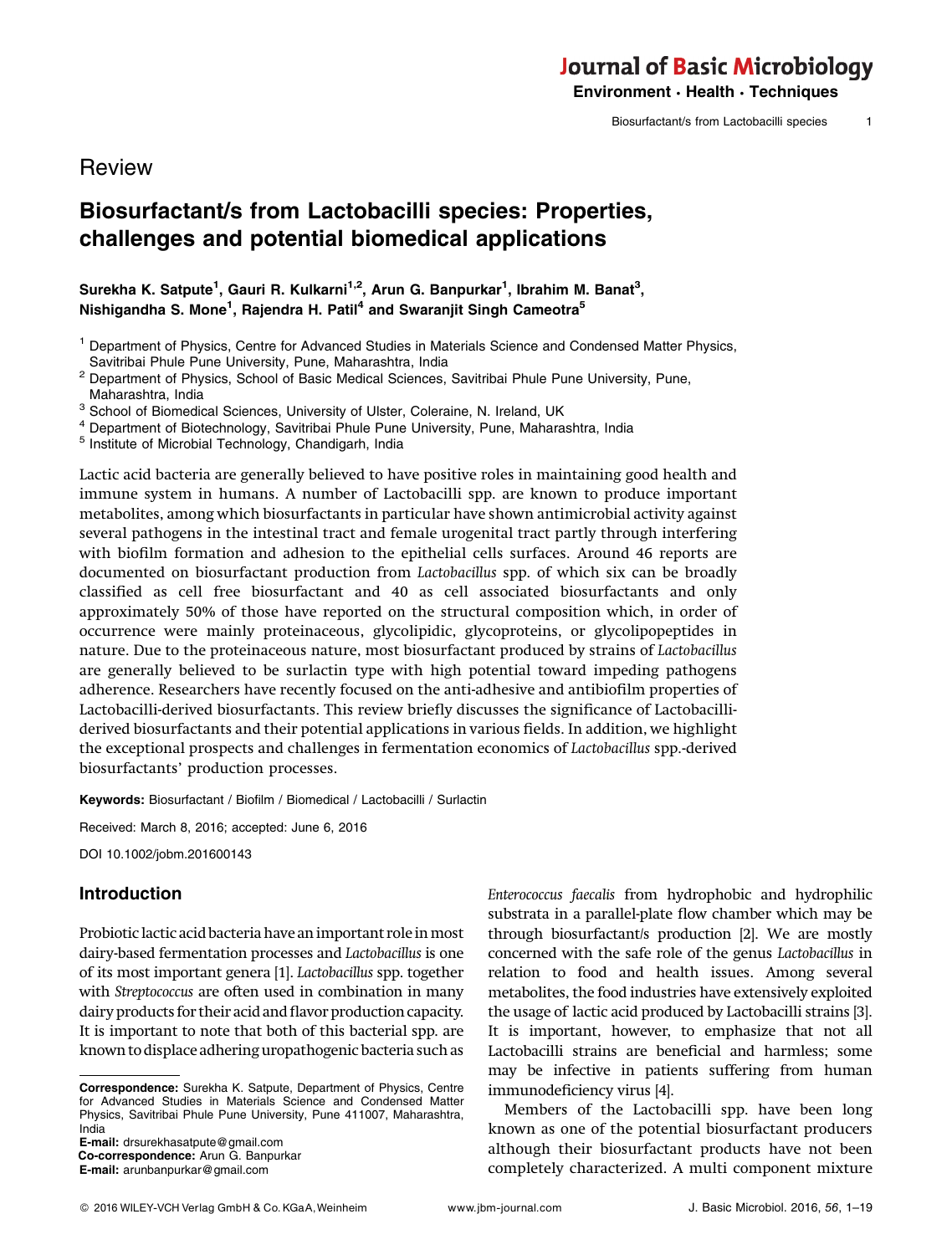2 Surekha K. Satpute et al.

with various proportions of protein and polysaccharidesbased biosurfactant with exceptional medical applications has been reported [2, 5–7]. In addition to biomedical application considerations, the biosurfactants have been utilized for biodegradation of polluting hydrocarbons. For example, Thavasi et al. [8] reported biosurfactant production by L. delbrueckii cultured on peanut oil cake up to  $5.35$  mg ml<sup>-1</sup> where the biosurfactant product is used for bioremediation purposes and authors also reported enhanced emulsification with biodegradation potential of hydrocarbon pollutants. Even in the crude form of extracts, the lactic acid bacteria derived biosurfactants certainly find suitability for environmental applications.

Several review papers have discussed Lactobacilli spp. for their potential biomedical applications while few articles converse for lactic acid bacteria originated biosurfactants production with structural details. The work combining Lactobacilli producing biosurfactants with their biomedical potential has not been adequately reported in literature. However, this is the first review article discussing the complete chemical composition wise details on Lactobacillus-derived biosurfactants. In this review, we endeavor to highlight possible advantages and benefits of biosurfactant producing Lactobacilli strains in some products and technologies.

### Biosurfactant producing Lactobacilli spp.

Lactobacilli are known to produce a variety of metabolic by-products in addition to biosurfactants, some of which have antimicrobial activity including lactic acid, hydrogen peroxide, bacteriocins, and bacteriocin-like substances (Fig. 1) which has imperative medical-related advantages [9]. Biosurfactants for example can play a crucial role in reducing the adherence capacity of several pathogens which is a necessary step for biofilm proliferation and formation [10]. Antimicrobial activities and ability to interfere with pathogens adhesion to the urogenital and intestinal tracts epithelial cells leads to an ability to act as antibiofilm agent. Such biofilms are quite common on surgical wounds, silicone-based devices [11], catheters, intravenous catheters, and cardiac devices and other prostheses [12, 13]. Studies carried out by Gan et al. [14] highlighted the utility of Lactobacilli and its biosurfactant in the prevention of surgical implant infection in vivo.

Detailed studies on several mechanisms of interference of pathogen adherence and biosurfactant have been previously reported by several researchers [15–18]. The mechanism of competitive exclusion has been demonstrated by quite a lot of Lactobacilli spp. where their surface protein namely the co-aggregation-promoting factor (Cpf) mediates co-aggregation with the human pathogenic microorganisms. This co-aggregation mechanism inhibits the adherence of pathogens to the epithelial cells of the host tissue effectively creating a barrier that prevents colonization by pathogens [19]. Autoaggregation of probiotic strains is obligatory for adherence to epithelial cells and surfaces of mucus, which consequently supports their accumulation and growth in those environments. This phenomenon has been well documented by studies mostly carried out in oral cavity and the urogenital tract [20].

"Biosurfactants" are products known to reduce surface tension and interfacial tension and to have activity at interfaces. Numerous classes of biosurfactants have so far been described according to their chemical structure, producing strain and mode of action [21]. At present, we are aware of several potential



Figure 1. Secretion of various antimicrobial compounds by Lactobacilli cells.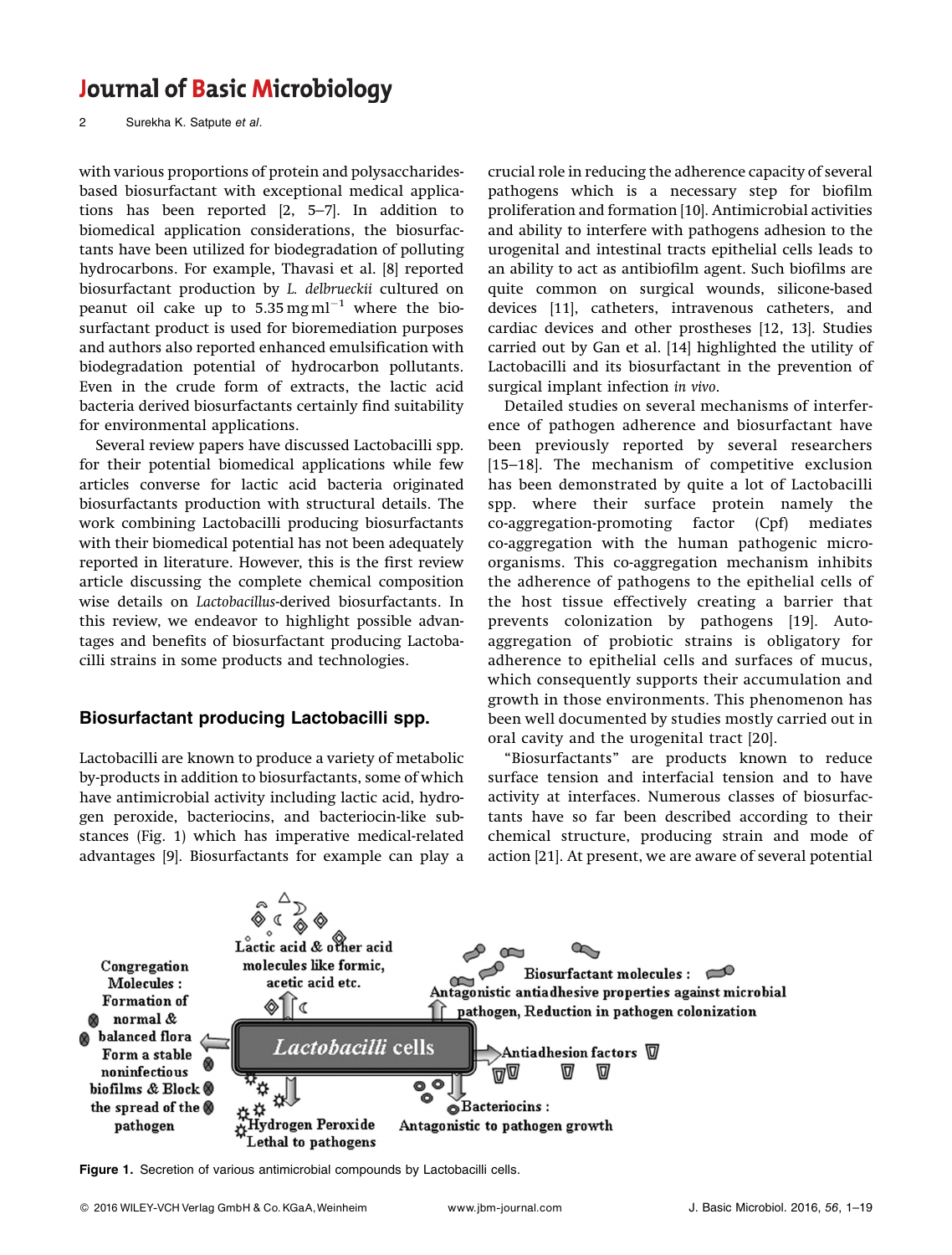applications of biosurfactants in the surfactant industry [22]. Glycolipids, lipopeptides, protein-like substances, phospholipids, fatty acids, and lipopolysaccharide produced by Lactobacilli spp. have been characterized by several researchers [23–25]. About 46 research outputs reported Lactobacilli spp. biosurfactant production, 6 of which are cell free biosurfactant and 40 cell associated biosurfactant. Based on the preliminary studies, two reports including Ceresa et al. [11] and Fracchia et al. [26] have proposed the presence of cell free biosurfactant as multi-component complex that can show presence of sugar moieties while single report by Thavasi et al. [8] describes a glycolipid-type cell free biosurfactant. The other three research articles available on cell free biosurfactant without revealing much specification on chemical characterization [27–29].

In comparison, among the 40 cell associated biosurfactant reports, about half (50%) do not disclose any structural details most likely due to the complex structures that are difficult to elucidate. It is important to highlight that surlactin/and or proteinaceous cell associated biosurfactant (32.5%) appears to be most frequently produced by Lactobacilli spp. Glycolipid (5%) type of biosurfactants are also produced from probiotic bacterial cultures [24, 30]. Few reports mentioned glycoproteins (7.5%) [23, 31, 32] and glycolipopeptide (5%) production [25, 33].

Most of the focus for cell associated biosurfactant usage appears toward their anti-adhesive and antibiofilm activities [12, 34]. Few reports do mention their antimicrobial activity of cell associated biosurfactant [15, 16, 35]. Recently, we have discussed the general role of several biosurfactants molecules in biofilms formation and inhibition [10, 36]. Biosurfactants molecules offer many advantages over synthetic surfactants including biodegradability and lower toxicity which makes them supreme candidates for various biomedical applications [21, 37–40]. Their great diversity offers varying properties leading to a number of different applications in various fields [39, 41–46]. Biosurfactant support the microbial entities to grow on hydrophobic or water-immiscible substrates through various mechanisms like lowering the surface tension and interfacial at the phase boundary [43]. Other properties such as wetting, foaming, emulsification affects the adhesion of microbial cells to the organic substrates. A wide variety of Lactobacilli spp. produces varied types of biosurfactants substances as presented in Table 1.

To date a large number of researchers have investigated biosurfactant producing Lactobacilli spp. including L. casei sub spp. rhamnosus 36 and ATCC 7469,

### **Journal of Basic Microbiology**

Biosurfactant/s from Lactobacilli species 3

L. fermentum B54 and L. acidophilus RC14. These strains produce biosurfactants during their mid-exponential (4–5 h) and stationary growth phases (18 h) lowering surface tension [5]. The role of such biosurfactants by Lactobacilli in their natural environment appears to be mainly related to the reduction of adhesion of numerous uropathogens to epithelial cells [9]. Biosurfactants have also been used frequently against microbes and infections in the urinary, vaginal, gastrointestinal tracts, and skin [15]. Often the activity of biosurfactant is mostly related to an inhibition of pathogen adhesion rather than a direct antimicrobial activity or inhibition of the cell growth [48]. Anti-adhesive properties of biosurfactants have a significant role in preventing the adhesion of pathogenic bacteria [34] in addition to the rate of bacterial deposition as well as biofilm development [32, 54]. Biosurfactants also have a great potential in preventing microbial colonization on food contact surfaces [24, 55, 56] and also used in the formulations from food-based industry to reduce pathogens adhesion to human epithelial cell receptors [49].

It should be noted that the composition of protein and polysaccharide fractions of glycoproteins biosurfactant from Lactobacilli are affected by the composition of the medium, time, pH, temperature of incubation, inoculums volume, and the growth phase of bacteria [47]. Yeast extract is essential for bacterial growth, while peptone is crucial for biosurfactant synthesis. Gudina~ et al. [17] stated that the use of peptone and meat extract yields a higher production as compared to the standard medium like de Man, Rogosa, and Sharpe medium [57]. The presence of magnesium and manganese were also reported to be essential for bacterial growth and surlactin (protein rich biosurfactant produced by Lactobacilli spp.) production [26]. Other environmental parameters like pH, temperature also determines the activity of biosurfactant [16]. The de Man, Rogosa, and Sharpe medium has been usually used for growth and production of various types of biosurfactants from Lactobacilli spp.

Proteinaceous biosurfactants have high binding affinities to the various materials such as catheters, medical devices [5, 6]. It is also important to note that factors other than biosurfactant do interfere with uropathogenic biofilm formation [44]. Lactobacillus spp.-derived biosurfactant can also inhibit biofilm formed by Candida albicans [11, 26]. Recent report on the biosurfactant derived from L. brevis isolate (CV8LAC) has proved its effectiveness as an anti-adhesive product for several medical devices such as catheters, stents, and prosthesis leading to the reduced colonization and prevention of C. albicans infections [11].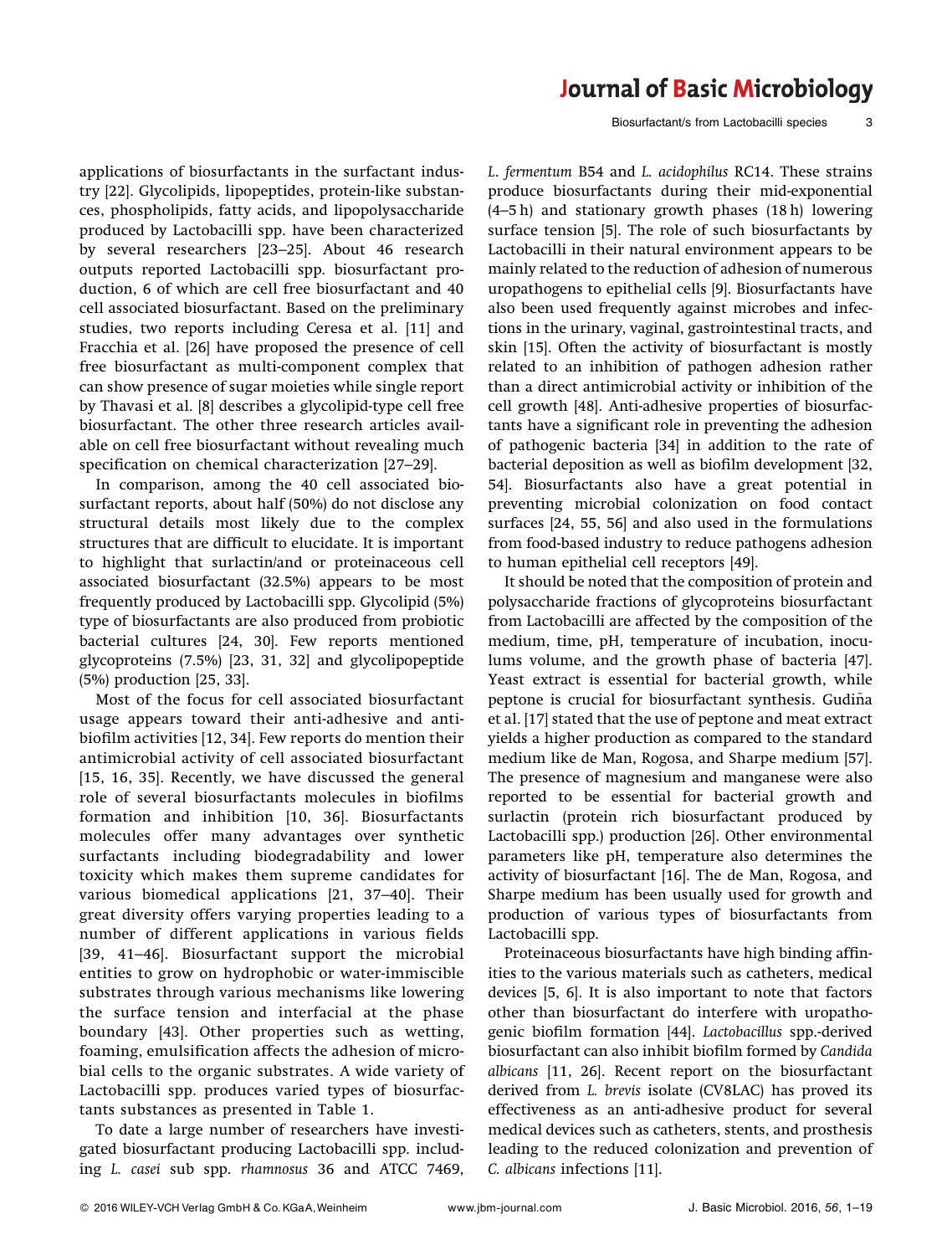4 Surekha K. Satpute et al.

Table 1. Brief description on types, production, and characterization of Lactobacilli-derived biosurfactants along with their potential applications.

| Lactobacilli spp.                                                                                                                                                                                                                             | Type of biosurfactant (BS)                                                                                           | Production and<br>characterization                                   | Potential application Ref.                                                                                                                            |                 |
|-----------------------------------------------------------------------------------------------------------------------------------------------------------------------------------------------------------------------------------------------|----------------------------------------------------------------------------------------------------------------------|----------------------------------------------------------------------|-------------------------------------------------------------------------------------------------------------------------------------------------------|-----------------|
| • L. acidophilus RC14<br>$\bullet$ L. casei 70<br>• L. casei subsp, rhamnosus GR-1                                                                                                                                                            | RC14 and B54 produce BS rich<br>in protein and less content of<br>polysaccharide, phosphate                          | • Freeze-drying<br>$\bullet$ FTIR<br>$\bullet$ X-ray PS              | Protein like BS from<br>B54 and RC14<br>effectively inhibit the<br>adhesion of E. faecalis<br>to glass surface                                        | $\vert 5 \vert$ |
| • L. plantarum RC6 & RC20<br>(isolated from urogenital<br>tract of healthy woman)<br>• L. casei subsp. rhamnosus 36<br>(isolated from a woman with<br>a history of urogenital<br>infections)                                                  | 36 and B54 produce BS rich in<br>protein with phosphate,<br>polysaccharide, presence of<br>ester carbonyl group      |                                                                      |                                                                                                                                                       |                 |
| • L. acidophilus T13, L. fermen-<br>tum B54 (poultry isolate)<br>· L. casei subsp, rhamnosus 81<br>(dairy isolate)                                                                                                                            | All 15 <i>Lactobacillus</i> isolates<br>produce protein like BS in<br>mid-exponential and<br>stationary growth phase |                                                                      |                                                                                                                                                       |                 |
| Surlactin: the protein rich BS,<br>• L. casei subsp., rhamnosus 36<br>shows the presence of<br>(isolated from a woman with<br>lipoteichoic acid with<br>history of urogenital<br>a<br>molecular weight from 14.4 to<br>infections)<br>>94 kDa |                                                                                                                      | • Freeze-drying<br>FTIR<br>• X-ray PS<br>$\bullet$ AAA<br>• SDS-PAGE | Protein rich BS that<br>may interfere with<br>uropathogen<br>adhesion                                                                                 | 6               |
| • ATCC 7469 (American Type<br>Culture Collection)<br>• L. fermentum B54 (poultry<br>isolate)<br>• L. acidophilus RC14 (isolated<br>from urogenital tract of<br>healthy woman)                                                                 |                                                                                                                      |                                                                      |                                                                                                                                                       |                 |
| Surlactin: the protein rich BS • Centrifugation<br>• L. acidophilus RC14                                                                                                                                                                      |                                                                                                                      | • Filtration<br>• Dialysis                                           | Inhibit initial<br>adhesion of<br>uropathogenic E.<br>faecalis. Important for<br>development of anti-<br>adhesive biological<br>coatings for catheter | $[2]$           |
| Surlactin: protein,<br>• L. acidophilus R14<br>polysaccharides possibly<br>bound to phosphate groups                                                                                                                                          |                                                                                                                      | • Centrifugation<br>• Filtration<br>• Dialysis                       | Inhibit initial<br>adhesion of few<br>uropathogens                                                                                                    | $[7]$           |
| • L. fermentum RC-14                                                                                                                                                                                                                          | Composition not stated                                                                                               | • Centrifugation<br>Filtration<br>· Dialysis                         | Inhibit adhesion of<br>E. faecalis and other<br>urophathogens                                                                                         | $[42]$          |
| • L. fermentum B54                                                                                                                                                                                                                            | Produce anti-adhesive,                                                                                               | Not stated                                                           | Inhibit initial<br>adhesion of E. faecalis                                                                                                            | $[43]$          |
| proteinaceous BS<br>Do not release anti-adhesive<br>• L. rhamnosus 36<br>BS                                                                                                                                                                   |                                                                                                                      | Not stated                                                           |                                                                                                                                                       |                 |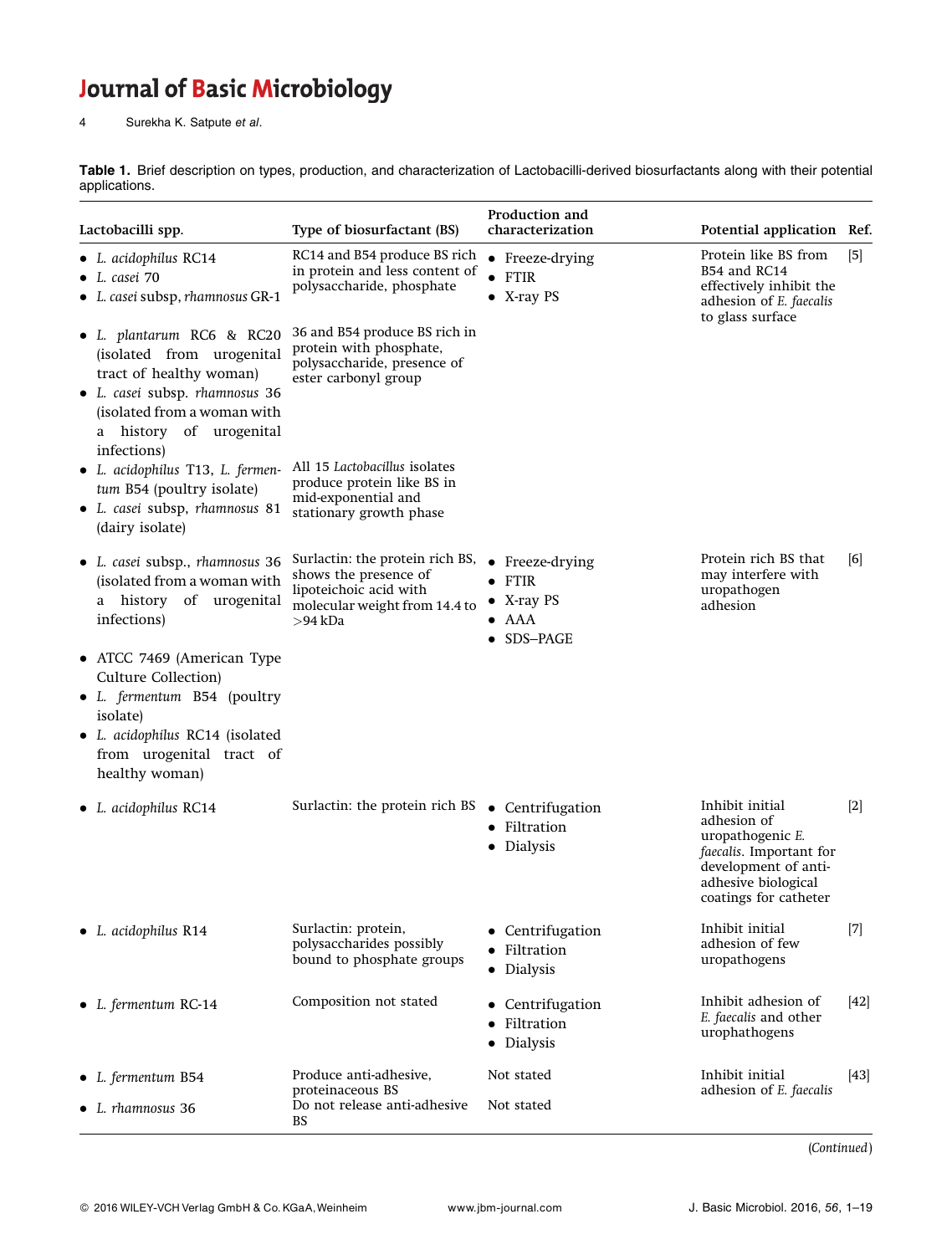Biosurfactant/s from Lactobacilli species 5

#### Table 1. (Continued)

| Lactobacilli spp.                                                                                                                                                                                                                                                     | Type of biosurfactant (BS)                             | Production and<br>characterization                                                                                                                                                                   | Potential application Ref.                                                                                                                                |        |
|-----------------------------------------------------------------------------------------------------------------------------------------------------------------------------------------------------------------------------------------------------------------------|--------------------------------------------------------|------------------------------------------------------------------------------------------------------------------------------------------------------------------------------------------------------|-----------------------------------------------------------------------------------------------------------------------------------------------------------|--------|
| • L. rhamnosus $\textrm{ATCC}$ 7469 <sup>T</sup> Do not release anti-adhesive<br>Culture<br>(American<br><b>Type</b><br>Collection)                                                                                                                                   | BS                                                     | Not stated                                                                                                                                                                                           |                                                                                                                                                           |        |
| • L. fermentum RC-14<br>• L. casei Shirota<br>• L. rhamnosus GR-1<br>• L. rhamnosus GR-36                                                                                                                                                                             | Number of collagen-binding<br>proteins in the crude BS | • Centrifugation<br>Filtration<br>$\bullet$<br>Dialysis<br>٠<br>• Lyophilization<br>· SELDI WCX-1 Protein Chip<br>technology<br>· Collagen cross-linked PS-1<br>Protein Chip arrays<br>$\bullet$ AAA | Surface-enhanced<br>laser desorption/<br>ionization (SELDI) -<br>Protein - Rapid<br>characterization of<br>proteins and protein-<br>protein interactions  | 44     |
| • L. fermentum RC-14<br>• L. rhamnosus GR 1                                                                                                                                                                                                                           | Composition not stated                                 | • Filtration                                                                                                                                                                                         | Inhibit implant<br>infections caused by<br>S. aureus                                                                                                      | $[14]$ |
| • L. casei CECT-5275<br>• L. rhamnosus CECT-288                                                                                                                                                                                                                       | Crude BS<br>Composition not stated                     | •Centrifugation<br>•Extraction                                                                                                                                                                       | L. pentosus CECT-4023,<br>strong BS producer,<br>Cheese whey -<br>alternative medium<br>for BS production                                                 | 13     |
| • L. pentosus CECT-4023<br>• L. coryniformis subsp. Torquens<br>CECT-25600 (Obtained from<br>the Spanish Collection of<br>Cultures, Valencia,<br>Type<br>Spain)                                                                                                       |                                                        |                                                                                                                                                                                                      |                                                                                                                                                           |        |
| • L. fermenti 126<br>• L. acidophilus PG 8/4<br>• L. rhamnosus CCM 1825                                                                                                                                                                                               | Composition not stated                                 | • Centrifugation                                                                                                                                                                                     | Anti-adhesive<br>property                                                                                                                                 | $[45]$ |
| Glycoprotein type: the protein · Dialysis<br>• L. acidophilus H-1<br>content 8.7 mg (LAA H-1),<br>• L. acidophilus 336<br>4.5 mg (LAA 336), 9.1 mg (LAA<br>· L. acidophilus Ch-2 Rhodia<br>Ch-2), per g of dry mass<br>Food (Biolacta<br>Company,<br>Olsztyn, Poland) |                                                        | Freeze-drying                                                                                                                                                                                        | Inhibitors of S. aureus,<br>S. epidermidis adhesion<br>and biofilm<br>development                                                                         | 34     |
| • L. casei 8/4 (A culture collec-<br>tion of the Department of<br>Industrial and Food Microbi-<br>ology, University of Warmia<br>and Mazury in Olsztyn,<br>Poland)                                                                                                    | Glycoproteins with additional<br>phosphoric groups     | • Centrifugation<br>• Filtration<br>Dialysis<br>$\bullet$<br>$\bullet$ FTIR<br>• NuPAGE electrophoresis                                                                                              | Exhibit antimicrobial<br>properties may be<br>applied in food stuffs,<br>which is likely to<br>result in a reduction<br>of pathogenic<br>microflora count | 32     |
| • L. paracasei ssp. paracasei A20<br>dairy plant,<br>(Portuguese<br>Portugal)                                                                                                                                                                                         | Crude BS<br>Composition not stated                     | $\bullet$ Membrane<br>Filtration<br>• Freeze-drying                                                                                                                                                  | Antimicrobial and<br>anti-adhesive                                                                                                                        | 15     |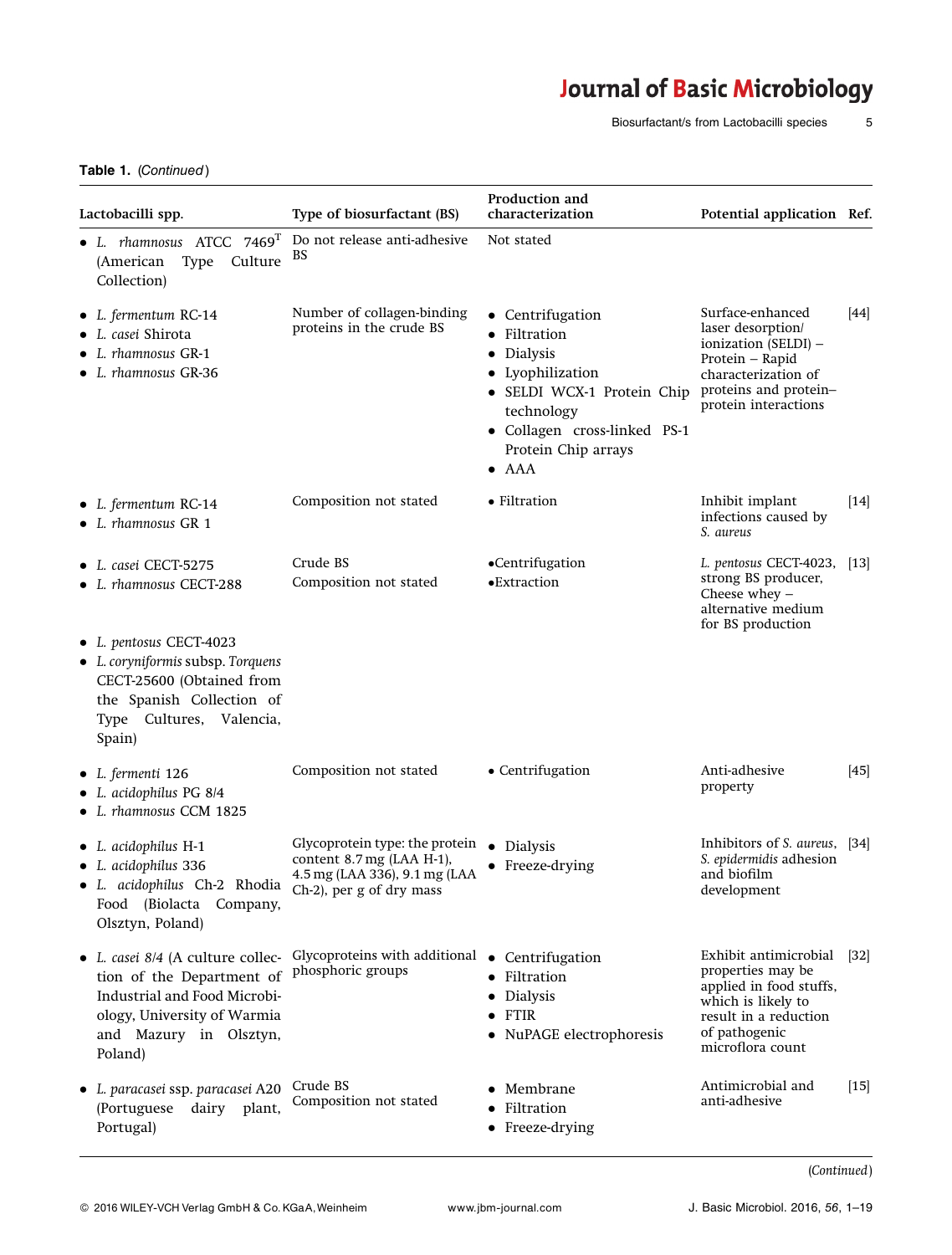6 Surekha K. Satpute et al.

#### Table 1. (Continued)

| Lactobacilli spp.                                                                                                                                                                                                                                                              | Type of biosurfactant (BS)                                                            | Production and<br>characterization                                                                | Potential application Ref.                                                                                               |        |  |
|--------------------------------------------------------------------------------------------------------------------------------------------------------------------------------------------------------------------------------------------------------------------------------|---------------------------------------------------------------------------------------|---------------------------------------------------------------------------------------------------|--------------------------------------------------------------------------------------------------------------------------|--------|--|
| • L. paracasei ssp. paracasei A20<br>dairy plant,<br>(Portuguese<br>Portugal)                                                                                                                                                                                                  | Crude BS<br>Composition not stated                                                    | • Centrifugation<br>Membrane filtration<br>• Dialysis<br>• Freeze-drying                          | Antimicrobial, anti-<br>adhesive activities<br>against several<br>pathogens                                              | $[16]$ |  |
| • L. acidophilus (Vaginal swabs<br>of healthy women, Kamal<br>Al-Samaraei and Al-Alweia)<br>(Maternity<br>Hospitals<br>in<br>Baghdad)                                                                                                                                          | Surlactin: glycoprotein<br>Molecular weight 60-80 kDa                                 | • Centrifugation<br>Membrane filtration<br><b>Gel filtration</b><br>• Dialysis<br>• Freeze-drying | Crude surlactin in<br>stationary phase of<br>growth. Highly stable<br>at pH 6 and high<br>temperature<br>conditions      | $[47]$ |  |
| · Lactobacillus spp. CV8LAC<br>(Fresh fruits and vegetables<br>Italy)                                                                                                                                                                                                          | Mixture of various<br>components including<br>presence of sugar                       | • Filtration<br>Ultrafiltration<br>$\bullet$ TLC                                                  | The anti-adhesive<br>properties against C.<br>albicans biofilm                                                           | $[26]$ |  |
| • L. paracasei ssp. paracasei A20<br>• L. plantarum A14 (Portuguese<br>dairy plant)                                                                                                                                                                                            | Composition not stated                                                                | • Centrifugation<br>Supernatant<br>Extraction                                                     | L. paracasei ssp.<br>paracasei A20 as a<br>promising BS-<br>producer                                                     | $[17]$ |  |
| Protein, polysaccharide and<br>• L. fermenti 126<br>phosphate in different ratio<br>• L. rhamnosus CCM 1825 (Cul-<br>ture Collection of the Chair<br>of Industrial and Food Mi-<br>crobiology (CCCIFM)), (Uni-<br>versity of Warmia and<br>Mazury (UWM)) in Olsztyn,<br>Poland |                                                                                       | $\bullet$ FTIR<br>• Capillary gel electrophoresis                                                 | Good anti-adhesive<br>properties against<br>Enterobacteriaceae                                                           | $[48]$ |  |
| • L. delbrueckii (Marine waters,<br>Tuticorin Port, Tamil Nadu,<br>India)                                                                                                                                                                                                      | Glycolipid with carbohydrate<br>and lipid combination of<br>30%:70% (w/w)             | $\bullet$ FTIR<br>$\bullet$ MS                                                                    | BS alone can promote [8]<br>biodegradation to a<br>large extent without<br>adding fertilizers                            |        |  |
| · L. acidophilus Leibniz Insti-<br>tute DSMZ-(German Collec-<br>tion of Microorganisms and<br>Cell Cultures)                                                                                                                                                                   | Protein-like component with<br>presence of polysacchardies<br>and phosphate fractions | • Centrifugation<br>• Filtration<br>• Dialysis<br>$\bullet$ FTIR                                  | Interfere in the<br>adhesion, biofilm<br>formation of the<br>S. mutans to glass                                          | $[49]$ |  |
| 10 Lactobacilli species<br>(traditional Egyptian dairy<br>products collected from the<br>CairoMarkets, Egypt)                                                                                                                                                                  | Crude BS: composition not<br>stated                                                   | • Centrifugation<br>Acidification<br>Extraction<br>• Evaporation                                  | Distinct<br>antimicrobial, anti-<br>adhesive activities<br>against pathogens                                             | $[35]$ |  |
| Mostly protein rich fraction<br>$\bullet$ L. pentosus                                                                                                                                                                                                                          |                                                                                       | • Not stated                                                                                      | The adsorption<br>properties of BS onto<br>sediments present it<br>as a potential foaming<br>agent in froth<br>flotation | $[50]$ |  |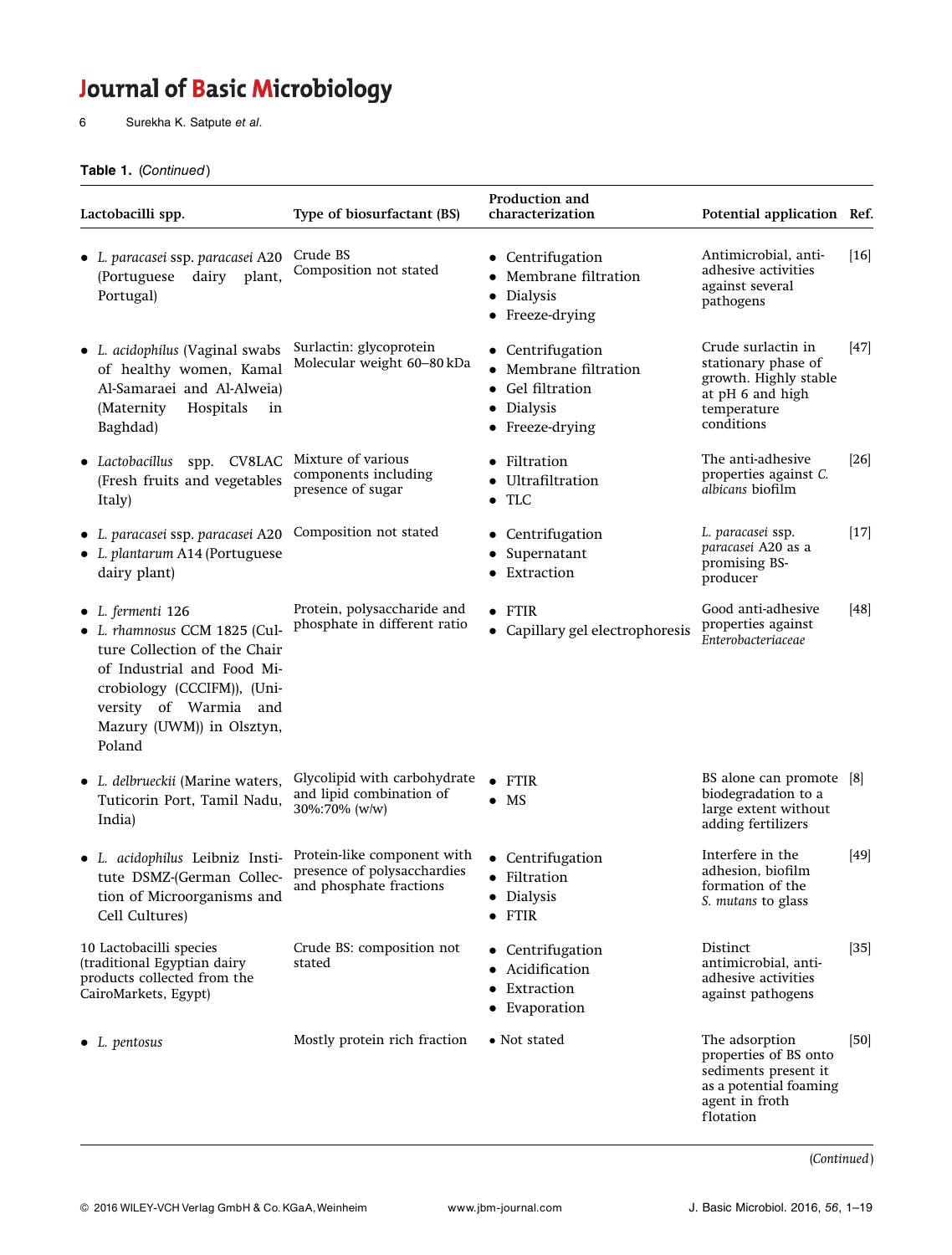Biosurfactant/s from Lactobacilli species 7

| Lactobacilli spp.                                                                                                                              | Type of biosurfactant (BS)                                                           | Production and<br>characterization                                                                                                                | Potential application Ref.                                                                                                                                    |        |
|------------------------------------------------------------------------------------------------------------------------------------------------|--------------------------------------------------------------------------------------|---------------------------------------------------------------------------------------------------------------------------------------------------|---------------------------------------------------------------------------------------------------------------------------------------------------------------|--------|
| • L. pentosus CECT-4023<br>T<br>(ATCC-8041) (Spanish Collec-<br>tion of Type Cultures<br>Valencia, Spain)                                      | Glycoproteins, or<br>glycolipopeptide                                                | • Centrifugation<br>• Filtration                                                                                                                  | Bioremediation of<br>hydrocarbon-<br>contaminated soil                                                                                                        | $[25]$ |
| • L. plantarum CFR 2194 (Iso-<br>lated from kanjika, rice-<br>based ayurvedic fermented<br>product)                                            | Glycoprotein – protein,<br>polysaccharide fractions                                  | • Centrifugation<br>Filtration<br>Dialysis<br>٠<br>Freeze-drying                                                                                  | Anti-adhesive<br>property against food-<br>borne pathogens                                                                                                    | $[23]$ |
| · Lactobacilli strain                                                                                                                          | Glycolipid (lipid and sugar<br>fractions) closely similar to<br>xylolipids           | • Centrifugation<br>Filtration<br><b>Gel filtration</b><br>Dialysis<br>Freeze-drying<br>FTIR, NMR<br>TGA                                          | Proposed application<br>of BS for oral<br>consumption and<br>biomedical<br>applications                                                                       | $[24]$ |
| • L. casei MRTL3 (raw milk)                                                                                                                    | Glycolipids – mixture of lipid<br>and sugar                                          | • Centrifugation<br>· TLC, FTIR<br>$\bullet$ NMR                                                                                                  | Antibacterial against<br>8 cultures                                                                                                                           | $[30]$ |
| $\bullet$ L .jensenii<br>$\bullet$ L. rhamnosus                                                                                                | Composition not stated                                                               | $\bullet$ TEM                                                                                                                                     | Antimicrobial, anti-<br>adhesive, anti-biofilm<br>activities against<br>A. baumannii, E. coli, S.<br>aureus                                                   | $[51]$ |
| • L. rhamnosus (isolated from Crude biosurfactant<br>vagina of Iraqi healthy<br>women was studied)                                             |                                                                                      | • Centrifugation<br>Acidification<br>Extraction<br>Evaporation                                                                                    | Inhibitory effect on<br>adherence and<br>biofilm formation of<br>E. coli, S. aureus, K.<br>pneumoniae, B. cepacia                                             | [29]   |
| Cell associated BS<br>• L. reuteri DSM20016 (Probi-<br>Composition not stated<br>otic source)                                                  |                                                                                      | • Centrifugation<br>Cell collection<br>$\bullet$<br>Resuspension<br>٠<br>Supernatant<br>٠<br>Filtration<br>Dialysis<br>$\bullet$<br>Freeze-drying | Inhibitor of the<br>glucosyltransferases and<br>fructosyltransferase<br>strain of<br>S. mutans (ATCC35668)<br>affect initial adhesion<br>to the tooth surface | $[52]$ |
| $\bullet$ L. pentosus                                                                                                                          | Cell associated<br>glycolipopeptide type<br>composed of C:18 and C:16<br>fatty acids | Centrifugation<br>Extraction                                                                                                                      | Higher emulsion<br>volumes and stable<br>emulsions than<br>polysorbate 20                                                                                     | $[33]$ |
| • L. brevis CV8LAC (fresh cab-<br>bage obtained from a pro-<br>ducer of biological fruit,<br>vegetables in a rural area<br>of Piedmont, Italy) | BS with mixture of<br>components including sugar<br>as one of the fractions          | Centrifugation<br>Acidification<br>Extraction<br>Evaporation                                                                                      | Inhibition of adhesion,<br>biofilm formation of C.<br><i>albicans</i> on medical-<br>grade silicone<br>elastomeric disk (SEDs)                                | 11     |

#### Table 1. (Continued)

2016 WILEY-VCH Verlag GmbH & Co.KGaA,Weinheim www.jbm-journal.com J. Basic Microbiol. 2016, <sup>56</sup>, 1–<sup>19</sup>

(Continued)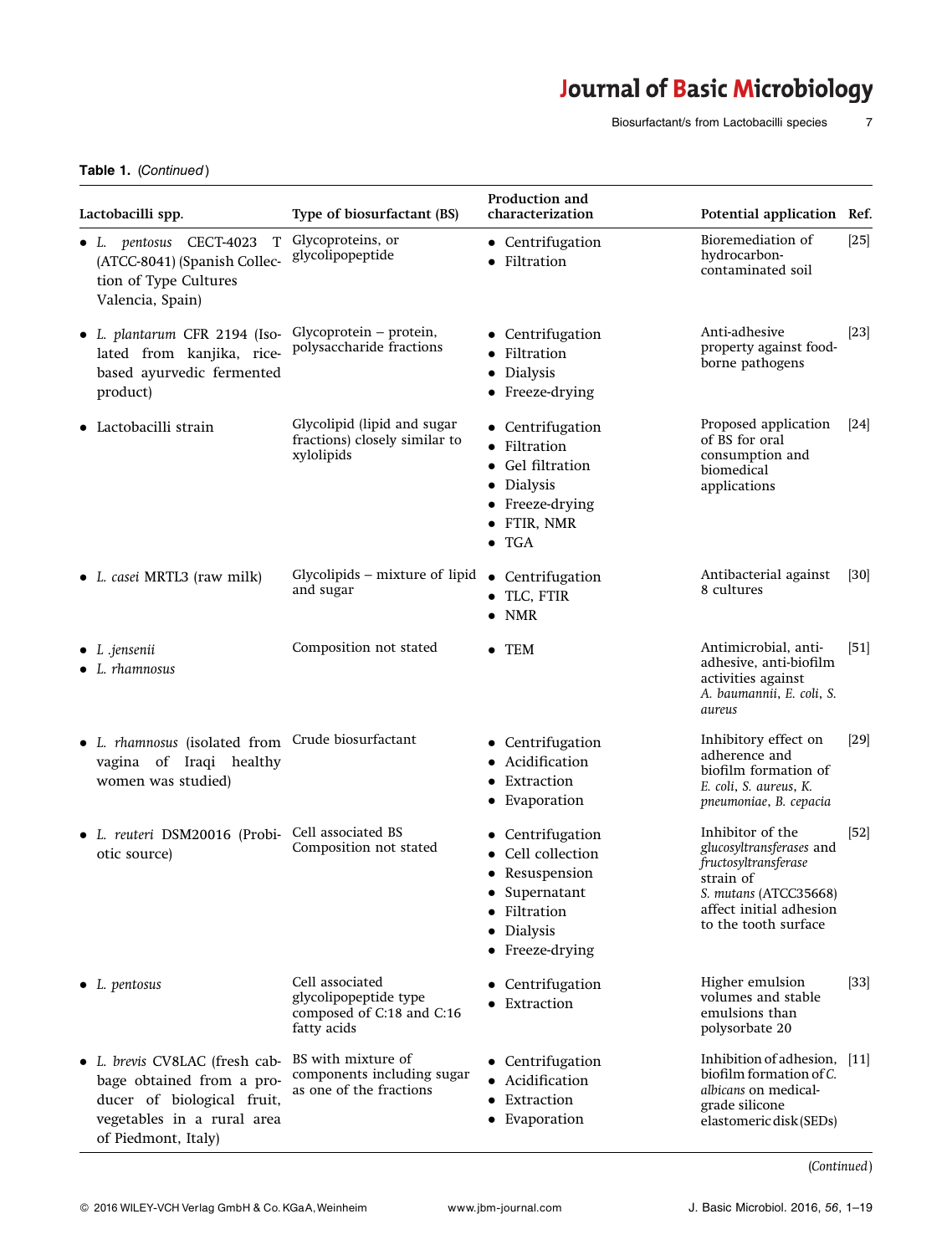8 Surekha K. Satpute et al.

#### Table 1. (Continued)

| Lactobacilli spp.          | Type of biosurfactant (BS)                                                      | Production and<br>characterization                                                                              | Potential application Ref.                                                                                                                             |                   |
|----------------------------|---------------------------------------------------------------------------------|-----------------------------------------------------------------------------------------------------------------|--------------------------------------------------------------------------------------------------------------------------------------------------------|-------------------|
| • L. agilis CCUG31450      | Glycoprotein                                                                    | • Centrifugation<br>• Filtration<br>• Gel filtration<br>• Dialysis<br>• Freeze-drying<br>$\bullet$ FTIR         | Anti-adhesive activity<br>against<br>S. <i>aureus</i> , and<br>antimicrobial activity<br>against <i>S. aureus</i> ,<br>S. agalactiae, P.<br>aeruginosa | $\left[31\right]$ |
| • L. acidophilus ATCC 4356 | Proteinaceous BS with<br>presence of polysaccharides<br>and phosphate fractions | • Centrifugation<br>$\bullet$ Filtration<br>• Gel filtration<br>• Dialysis<br>• Freeze-drying<br>$\bullet$ FTIR | The inhibitory effect<br>on biofilm forming S.<br>marcescens                                                                                           | 1461              |

BS, biosurfactant; FTIR, Fourier transform infrared spectroscopy; HPLC, high performance liquid chromatography; AAA, amino acid analysis; MS, mass spectroscopy; NMR, nuclear magnetic resonance; TGA, thermal gravimetric analysis; TLC, thin layer chromatography; ASP, ammonium sulphate precipitation; X-ray PS, X-ray photoelectron spectroscopy; TEM, transmission electron microscopy.

Note: Information available on the chemical structure of biosurfactants produced by genus Lactobacilli is not adequate. Researchers, namely, Velraeds et al. [2, 5–7, 43], Howard et al. [44] demonstrated biosurfactant production from Lactobacillus strains which were isolated previously by Reid et al. [53].

#### Lactobacilli lipopeptides – composition, chemical structures, and mechanisms of action

It is well known that biosurfactant molecules can be quite complex and often composed of carbohydrates, proteins, and lipids mixtures. To date, glycolipids, glycolipopeptide, glycoprotein with or without additional phosphoric groups have been reported to be produced by Lactobacilli's thorough utilizing the several analytical techniques such as Fourier transform infrared spectroscopy, nuclear magnetic resonance ( ${}^{1}$ H and  ${}^{13}$ C), gas chromatography mass spectrometry (GC-MS), liquid chromatography-mass spectrometry (LC-MS), high performance liquid chromatography (HPLC) among others. From the literature survey, it appears that protein-based biosurfactants has been reported very frequently from Lactobacilli spp. in comparison with glycolipopeptide/ glycolipoprotein. Often the hydrophobic chain of biosurfactant is composed of lipids, whereas the hydrophilic chain is mostly composed of proteins or sugar moieties conferring unique properties. Sometimes the biosurfactant molecules are complex and difficult to determine, see Table 1 for common biosurfactants produced by Lactobacilli strains. Many such complex structures have been reported for either anti-adhesive, antibiofilm, or as antimicrobial agents against several pathogenic strains. Currently, cell free biosurfactant (only 13% reports available) and cell associated biosurfactant  $(\sim 87\%$  reports) have been obtained from Lactobacilli spp.

### The success story of surlactin

Researchers have classified biosurfactants broadly as low molecular weight (glycolipids, short chain containing lipopetides) and high molecular weight (bioemulsifierbased polymeric and lipopeptides). Among which rhamnolipids and surfactin represents the most extensively characterized low molecular weight biosurfactants. Production of rhamnolipid (due to the presence of rhamnose moiety) from Pseudomonas pyocyanea (currently known as P. aeruginosa) was documented by Bergström et al. [58]. Since 1968 surfactin (term coined due to strong surfactant activity greater than synthetic surfactant namely sodium lauryl sulphate), a crystalline lipopeptide-type biosurfactant which is routinely isolated from cell free supernatant produced by Bacillus subtilis [59]. Today, rhamnolipid and surfactin have been widely exploited for various industrial purposes. Initially, all surfactin compounds were considered as antimicrobial agents which later on subsequent studies proved them as surface active agents. Similarly, about in mid-1990s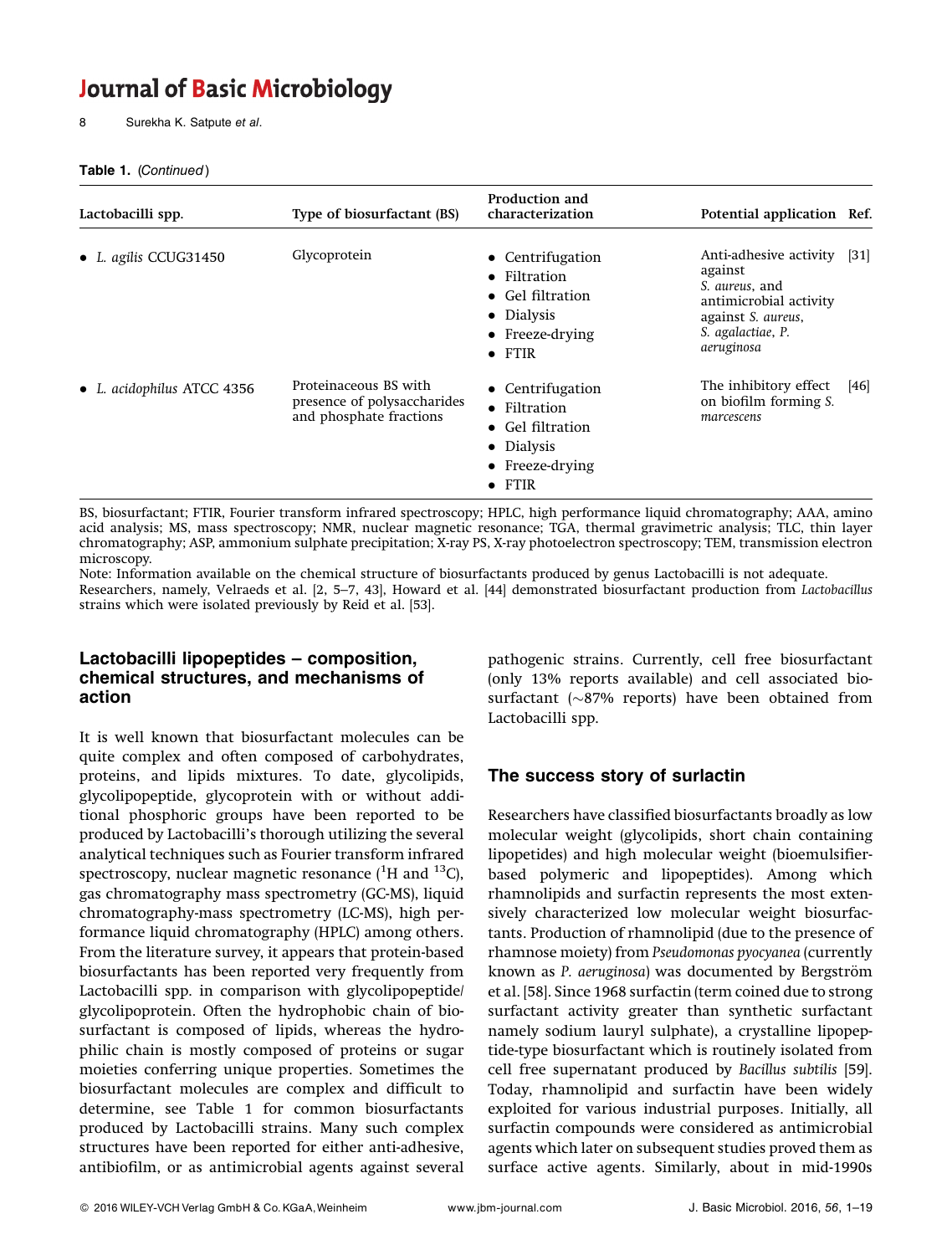Biosurfactant/s from Lactobacilli species 9

researchers started hunting for health associated benefits of lactic acid bacteria, probiotics and their metabolites. The biosurfactants produced by Lactobacilli spp. are believed to interfere the pathogenicity confer by microbes through different mechanisms, where it is believed that biosurfactant plays a critical role [12]. The equation like rhamnolipid only from Pseudomonas spp., surfactin type only from Bacillus spp., and surlactin type only from Lactobacillus spp. can be considered authentically.

Velraeds et al. [5] started talking about biosurfactant from various Lactobacilli strains where L. acidophilus exhibited production of protein rich cell associated biosurfactant with presence of small fractions of polysaccharides and phosphates. Parallel studies reported by same researchers [6] coined the terminology namely "Surlactin" for the first time. They described the surlactin as a protein rich cell associated biosurfactant, released by specific strains of Lactobacillus spp. during stationary phases and enough competent to interfere the adhesion of uropathogens. Further contribution in the subsequent year by same researchers [2] could demonstrate the inhibitory effect of L. acidophilus-derived surlactin-type biosurfactant against uropathogenic E. faecalis on silicone-based surface rather than glass surface. Subsequently, fourth report appeared from research group of Velraeds et al. [7] confirmed the role of "surlactin" obtained from L. acidophilus RC14 for inhibition of initial adhesion of uropathogens in addition to two yeast strains on silicone rubber. Surlactin again proved to have a marked inhibitory effect against tested pathogens including both strains of Candida. From the overview of literature, it is imperative to emphasize that greatest contribution about surlactin is put forward by the authors from Velraeds research group.

In the year 2010, Fouad and coworkers [47] described the surlactin as a glycolipoprotein complex produced using L. acidophilus. Authors characterized glycolipoprotein with a molecular weight of 60–80 kDa through gel filtration studies and also highlighted that presence of magnesium (0.04%) and manganese sulfate (0.01%) are essential for the growth of the strain as well as for the production of surlactin.

An interesting piece of work is contributed by Munira and coworkers [60] on surlactin derived from L. acidophilus using different strains. Authors have commented that different strains of Lactobacilli produce varied type of surlactin and therefore, it is obvious to behave differently to display the mechanism of action. Their efforts were toward investigating the biological applications of surlactin to inhibit the adhesion of biofilm forming pathogenic strain like P. aeruginosa on contact lenses. Their results demonstrated the capability of surlactin to inhibit the adhesion of pathogens up to 60% without any antibacterial activity. The surlactin proved to be effective for treating the infection in rabbits' eyes with P. aeruginosa. Furthermore, their studies also proved that infection with P. aeruginosa (administrated to rabbits' eyes) can be prevented by using surlactin. However, no satisfactory results were found against Staphylococcus aureus culture. Recent studies appeared from Vecino et al. [50] proved the chemical composition of surlactin through using analytical techniques like Fourier transform infrared spectroscopy, to indicate presence of protein rich fractions.

Overall cell associated biosurfactant produced by certain Lactobacilli strains having high proteinaceous (could be a complex of glycoprotein or glycolipoprotein) can be claimed as surlactin-type biosurfactant. Based on Velraeds et al. [2] terms and observation, a definition for surlactin is advised by Fouad et al. [47] claiming that surface active agents produced by Lactobacillus strains or surface lactin. The fact that the term surlactin is appeared due to the complexity in chemical structure which can be compared with mucoproteins which has abilities to adhere to the surfaces. Few researchers have reported cell associated biosurfactant as a combination of proteins with the presence of sugar or lipid moieties. However, we shed a light suggesting that there are researchers who have not used the terminology "surlactin" for biosurfactant isolated by them instead they described only as proteinaceous-type biosurfactant [46, 48, 49].

#### Biosurfactant obtained from cell free supernatant

Most of the low molecular weight biosurfactants of microbial origin (rhamnolipid, surfactin, cyclic lipopeptides, iturins, fengycins) have been reported to be released extracellularly, and have occupied global market including, transplantation, devices manufacturing units. Handling of these compounds for commercial purposes seems to be uncomplicated where many coating formulations have been designed to protect implant materials. Closer observation on available literature about genus Lactobacillus put forward that secretion of cell free biosurfactant is not reported much frequently. Chemical composition wise, generally cell free biosurfactant from a small number of Lactobacillus spp. are produced as mixture of various compounds, however, distinct work contributed by Thavasi et al. [8] suggests that cell free biosurfactant can be of glycolipid type. They reported production of cell free biosurfactant L. delbrueckii of having a combination of carbohydrate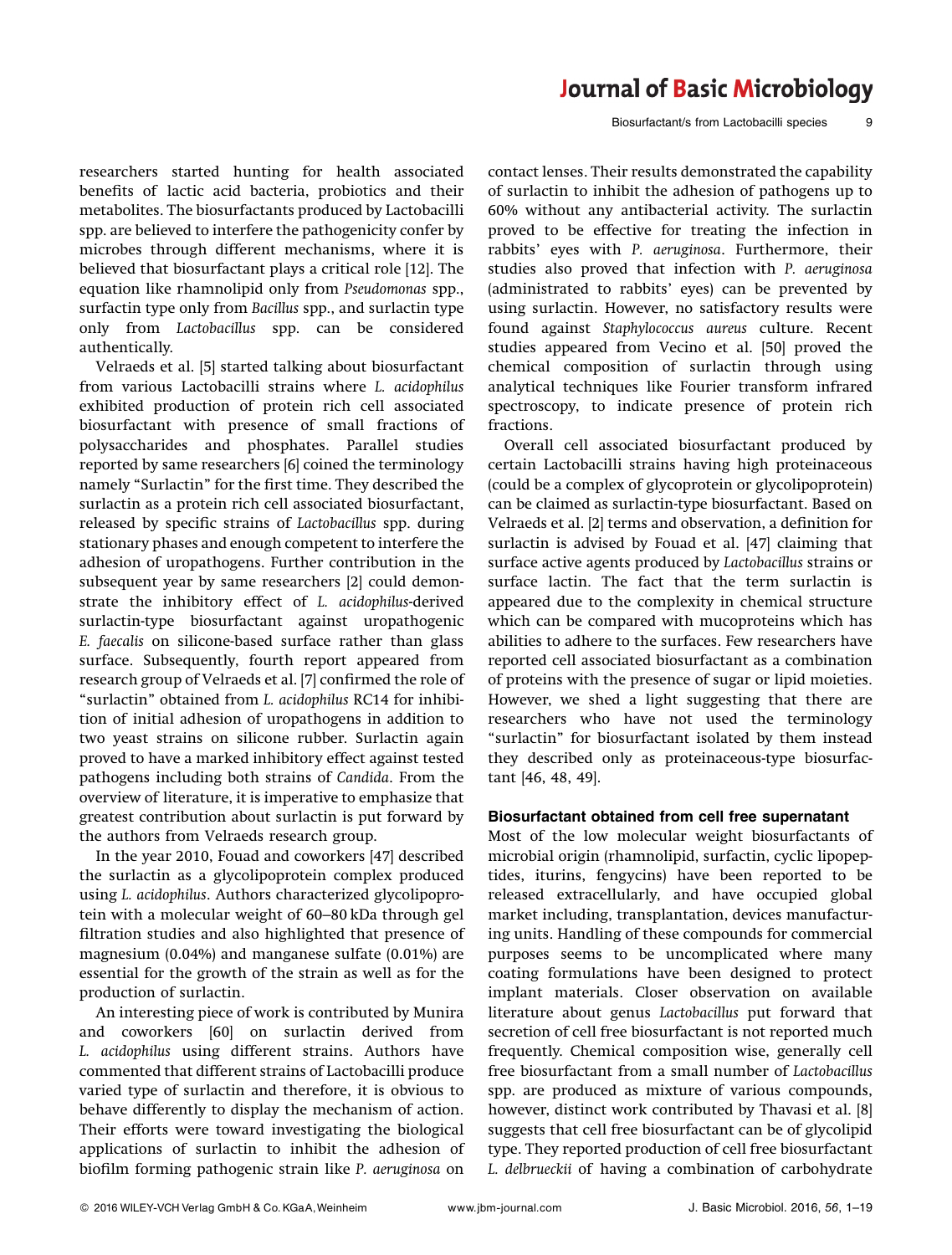10 Surekha K. Satpute et al.

(30%) and lipid (70%) evident through Fourier transform infrared spectroscopy analysis suggesting the presence of significant bands at 2962, 2924, and 2854  $\rm cm^{-1}$  (for the CH aliphatic stretching),  $1061 \text{ cm}^{-1}$  (PII band: polysaccharides), 1793  $cm^{-1}$  (for the C=O ester bond), 3388 and 3696  $\mathrm{cm}^{-1}$  (for OAH bonds), and 766, 700  $\mathrm{cm}^{-1}$ (for the  $CH<sub>2</sub>$  group). The overall analytical observations illustrated the presence of different fractions in biosurfactant which can be claimed as glycolipid type. Mass spectroscopic analysis ( $m/z = 326.5$  and at 663.4 for lipid and glycolipid moieties) also confirm the data obtained by Fourier transform infrared spectroscopy.

Even though, cell free biosurfactant possessing the mixture of various components (including sugars) do have a noteworthy key role in biomedical applications. Studies by Ceresa et al. [11] demonstrated the production of cell free biosurfactant (structure not determined) from L. brevis (CV8LAC) which prevents the adhesion of C. albicans on medical-grade silicone elastomeric disks. Thus authors have proved cell free biosurfactant as hopeful aspirant for biomedical approaches. At a concentration of 2000  $\mu$ g ml<sup>-1</sup>, cell free biosurfactant also reduced biofilm formation by C. albicans by 89 and 90% after 24 and 72 h of incubation. Similarly, Fracchia et al. [26] reported on the antibiofilm activity of CV8LAC cell free biosurfactant against Candida cultures which has many appealing applications.

Augustin and Hippolyte [27] characterized cell free biosurfactant (without any structure details) from Lactobacillus spp. which was isolated from pendidam, a fermented milk product (local brand, Ngaoundere, Cameroon). The strain TM1 showed biosurfactant production potential in drop collapse (7.30 mm of diameter), best emulsification ability (56.80%), and also good reduction in interfacial tension values (45.09 mN/ m). The cell free biosurfactant obtained also has broad spectrum of antimicrobial activity against bacterial strains like Escherichia coli, B. cereus, Salmonella spp., and E. faecalis. Augustin and Hippolyte [27] proposed that antimicrobial activity of cell free biosurfactant represents as excreted factors and not as cell associated or cell surface components. No loss in the activity of cell free biosurfactant even after treatment at different conditions and therefore such surface active substances can be utilized in food preservation procedures to prevent their spoilage. On similar background, in the succeeding year, Augustin et al. [28] again reported cell free biosurfactant (no composition revealed) production from three strains of Lactobacillus spp. and showed good stability over a wide range of pH  $(6.0-12.0)$  and salinity  $(5.0-15.0\%)$ . The cell free biosurfactant have huge potential for their antibacterial activities. Salman and Alimer [29] conducted experimental work to compare the cell free biosurfactant in crude and partially purified cell free biosurfactant to check the inhibitory effect against urinary tract infection causing bacteria like K. pneumonia, S. aureus, and B. cepacia. The researchers suggested that surface activity of cell free biosurfactant is good when it is in the crude form to impede the adherence as well as biofilm formed by those pathogenic bacteria.

#### Cell bound or associated biosurfactant

Proteinaceous composition. Many antibiotics, antimicrobial agents do possess protein as one of the major functioning fractions of the entire molecule. The proteinaceous nature or peptides do contribute toward antimicrobial activity and have tremendous potential for treating and/or preventing the infectious diseases. Risk of microbial resistance can be reduced certainly with the help of such proteinaceous molecules. Protein rich with and without polysaccharide, phosphate fractions in cell bound or cell associated biosurfactant originated from Lactobacillus spp. have undoubtedly fulfilled this expectations proving to combat pathogens. Several researchers could successfully document the potentiality of cell associated biosurfactant as antimicrobial, antibiofilm, and anti-adhesive agents.

Velraeds et al. [5, 6] reported on L. acidophilus RC14 and L. fermentum B54 strains producing proteinaceous rich biosurfactant where smaller fractions of polysaccharide and phosphate were also detected using Fourier transform infrared spectroscopy. Further their work on other strains namely L. Casei sub spp. Rhamnosus 36 and L. rhamnosus ATCC7469 showed production of protein, polysaccharide, and phosphate containing biosurfactant along with additional ester carbonyl group. The bands detected were at  $2932 \text{ cm}^{-1}$  (CH band:CH2-CH3),  $1652 \text{ cm}^{-1}$  (AmI band:CAO stretching in proteins),  $1537 \text{ cm}^{-1}$ (AmII band: NOH bending in proteins). In addition bands at  $1234\,\mathrm{cm}^{-1}$ (PI band: phosphates) and at 1066  $\text{cm}^{-1}$ (PII band: polysaccharides) were also detected. Velraeds et al. [2] also reported surlactin-type protein rich biosurfactant from L. acidophilus RC14 which is a proficient ideal candidate for developing anti-adhesive biological coatings for catheterlike medical devices. The same group also reported protein and polysaccharides bound with phosphate fraction biosurfactant from L. acidophilus R14 [7].

Recent work by Shokouhfard et al. [46] reports protein rich containing polysaccharide-type biosurfactant from L. acidophilus ATCC 4356 which was detected by Fourier transform infrared spectroscopy analysis. They detected 2929 cm<sup>-1</sup> (CH band: CH2-CH3 stretching),  $1655 \text{ cm}^{-1}$ (AmI band: CAO stretching) bands which indicates the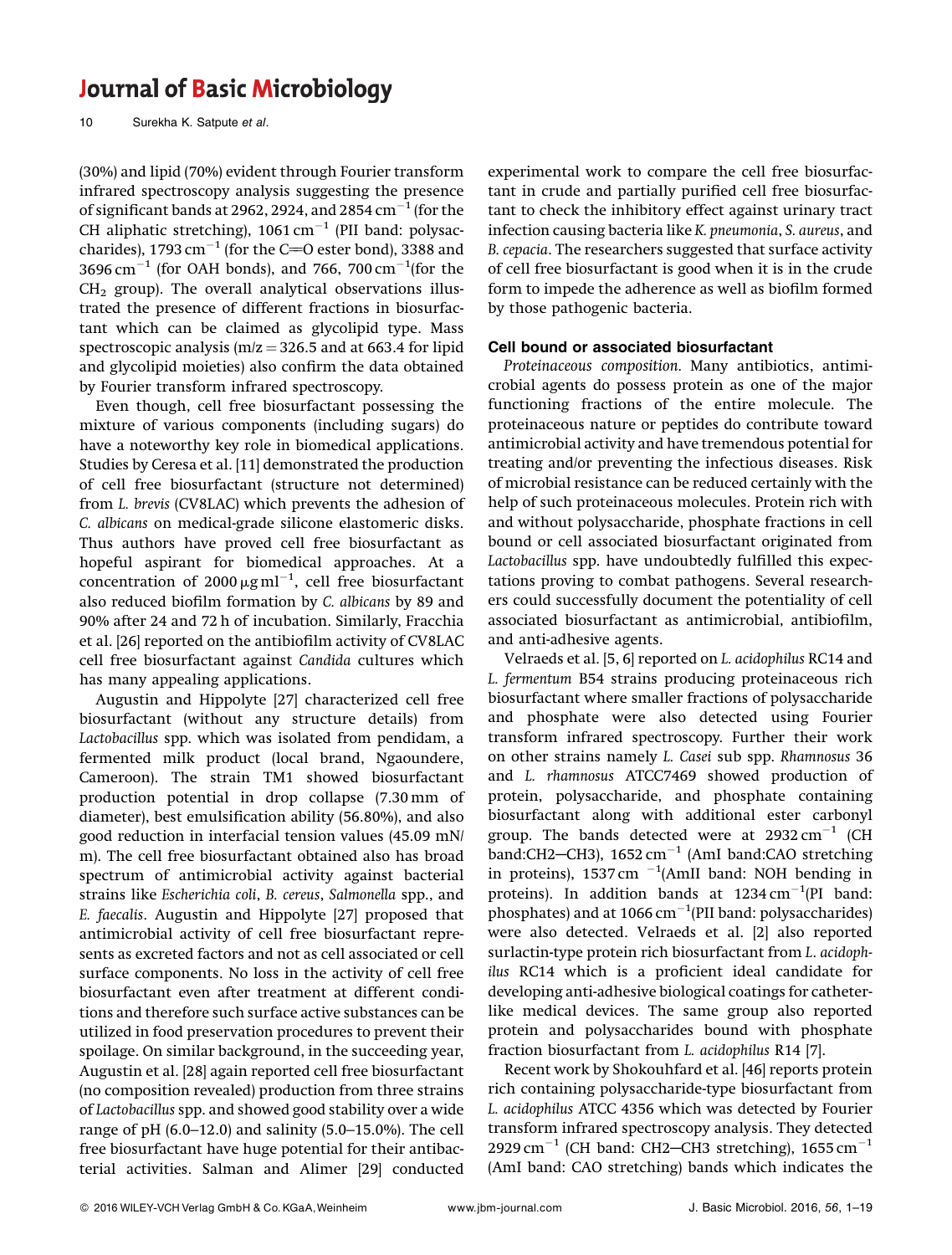presence of proteins fractions. Polysaccharides with phosphate fractions were also confirmed with bands at  $1402 \text{ cm}^{-1}$  (AmII band: NOH),  $1260 \text{ cm}^{-1}$  (PI band: phosphates) and  $1056 \text{ cm}^{-1}$  (PII band: polysaccharides). The authors proposed the predominance of protein in glycopeptides biosurfactant having anti-adhesive against biofilms developed by S. marcescens strains.

Brzozowski et al. [48] also reported biosurfactant production by L. fermenti 126 and L. rhamnosus CCM 1825 having proteinaceous biosurfactant with an existence of polysaccharide and phosphates biosurfactant obtained L. rhamnosus CCM 1825 possessed more proteins and phosphates as compared with L. fermenti 126. The L. fermenti 126 produced biosurfactant had an excitations at the wavelengths of 3285, 1653, and 1549 cm<sup>-1</sup>, with a typical of stretching bonds >N-H, CO─N (AmI protein band) and N─H (AmII protein band) supporting the occurrence of proteinaceous components. L. rhamnosus CCM 1825-derived biosurfactant also shows excitation at similar wavelengths, i.e., 3287, 1656, and 1547  $cm^{-1}$ . The signal received for biosurfactants from L. fermenti 126 and L. rhamnosus CCM 1825 at the band of 2964, 2929, and 1458  $\rm cm^{-1}$ , and 2961, 2936, and  $1453\,\mathrm{cm}^{-1}$ , respectively, corresponding to C—H bonds of  $-CH3$ ,  $-CH2$ , and  $>CH2$  groups of aliphatic chains. Brzozowski et al. [48] commented that the occurrence of a polysaccharide fraction in both biosurfactants is evident in the wavelength range from 1200 to  $1000 \text{ cm}^{-1}$ . While the excitation spectrum at 1078 and  $1083 \text{ cm}^{-1}$  (PII polysaccharide band) is representative of bond vibrations in the C─O─C group. The absorbance at 1237 and  $1240 \text{ cm}^{-1}$  (PI phosphate bond) and 935 and 932  $cm^{-1}$  were equivalent to the stretching bonds formed by phosphorus and oxygen atoms (P─O─C) in aromatic and aliphatic molecules. The absorbance coefficients detected for AmI, AmII, PI, and PII bands, counted as the ratio to the C─H band for the biosurfactant resulted from L. fermenti 126 which are equal to 2.0, 1.1, 0.9, and 1.7, respectively. In case of L. rhamnosus CCM 1825 biosurfactant showed absorbance coefficients for bands AmI/CH, AMII/CH, PI/CH, and PII/CH with higher values of equal to 2.5, 1.4, 1.2, and 2.1, respectively. Researchers [48] also compared absorbance coefficients and concluded that minor differences are present in the chemical structure of both types of biosurfactants.

Fascinating report on biosurfactant production from L. fermentum RC-14, L. rhamnosus GR-1 and 36, L. casei Shirota which contained proteins with a capacity to bind to both collagen types. These studies by Howard et al. [44] were supported through surface-enhanced laser desorption ionization – time of flight mass spectrometry.

Among all three types, biosurfactants from RC-14 predominately indicated the presence of higher number collagen-binding proteins. With these techniques, authors tried to report the use of surface-enhanced laser desorption ionization like system for rapid characterization of complex biosurfactants solutions.

In the oral cavity, S. mutans is one of the known grampositive bacterium predominantly responsible for formation of dental biofilm. The polymers namely glucans and fructans, an extra cellular polysaccharides facilitates the adherence of these cocci-shaped bacteria on tooth surface. Due to unusual capacity of S. mutans to adhere on tooth and initiate development of biofilms ultimately leading to dental caries. The gene cassette gtfB, gtfC, and gtfD encoding the synthesis of polymer secretions and therefore, is an impending target for defence against oral cavity caries [61]. Single attempt is recorded on this aspect by Tahmourespour et al. [49] showing the production of protein-like cell associated biosurfactant from L. acidophilus DSM 20079 which interferes in the adhesion and also S. mutans biofilm formation. The cell associated biosurfactant could make streptococcal chains shorter. Authors tried to verify the data through real time reverse transcription polymerase chain reaction (RT-PCR) quantitation and showed the evidence of decrease in expression of gtfB and gtfC genes in the presence of cell associated biosurfactant. Tahmourespour et al. [49] attempted to analyze that cell associated biosurfactant through Fourier transform infrared spectroscopy technique pointing out the dominance of protein components with major bands at 2933 cm<sup>-1</sup> (CH band: CH2-CH3 stretching),  $1653 \text{ cm}^{-1}$ (AmI band: CAO stretching in proteins),  $1480 \text{ cm}^{-1}$  (AmII band: NOH bending in proteins) with  $1248 \text{ cm}^{-1}$  (PI band: phosphates) and  $1099 \text{ cm}^{-1}$  (PII band: polysaccharides). As a result authors anticipated the presence of protein as one of the major components in addition to a polysaccharide and phosphate in the biosurfactant produced by L. acidophilus. Thus on the basis of their findings, cell associated biosurfactant can effectively hamper with adhesion processes of S. mutans on teeth surfaces. These studies are momentous to depict the role of cell associated biosurfactant as antimicrobial, antiadhesive, and antibiofilm agent and affecting the expression level of extracellular enzymes of glucosyl transferases (GTFs) in S. mutans biofilms.

Glycolipid. The production of glycolipid complex containing carbohydrate (mono or oligo saccharide) and lipid moiety with surface active properties is widely accepted in case of Pseudomonas spp. Whereas, in case of Lactobacillus spp. the majority of the literature appears to be protein-based biosurfactant. There are few exceptions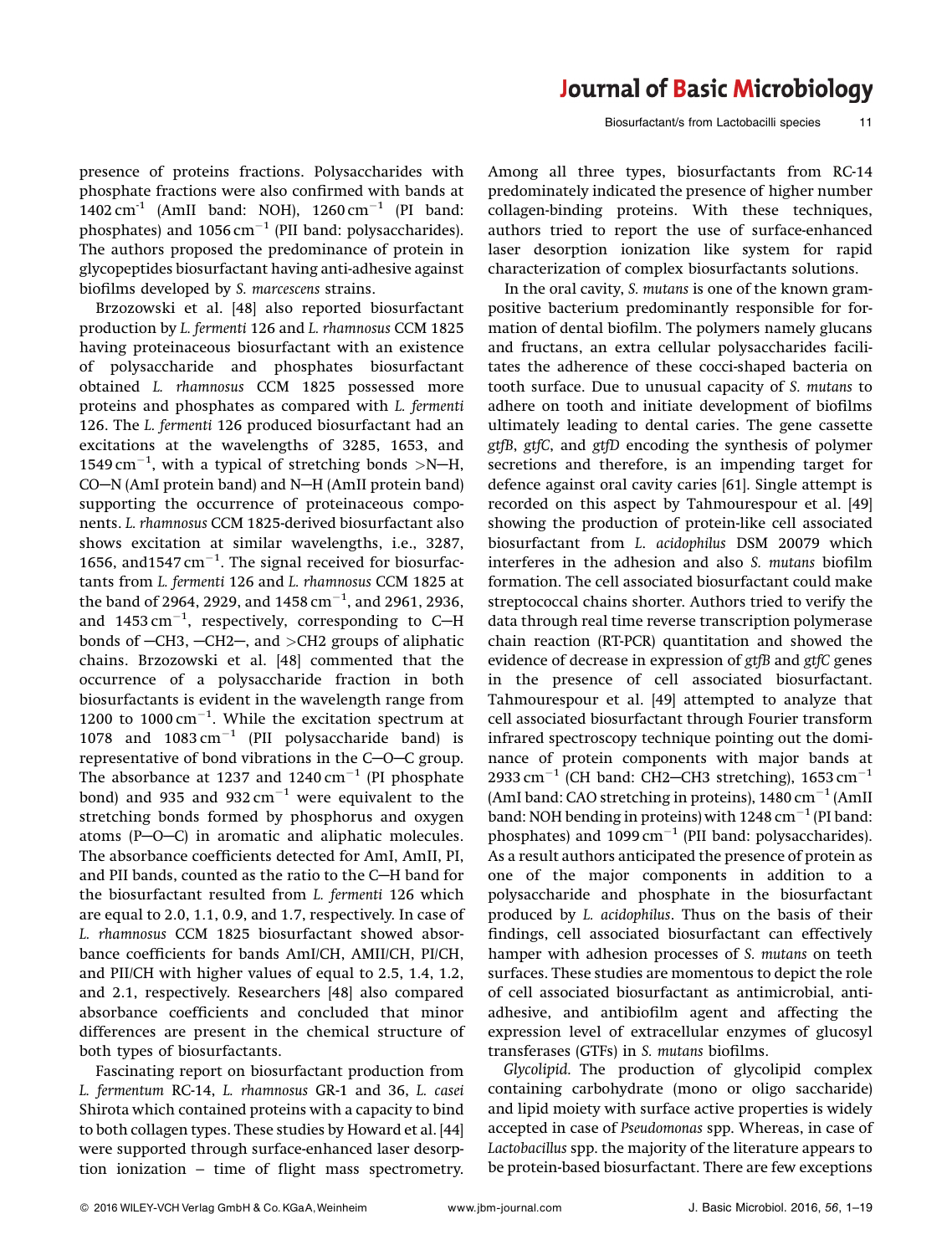12 Surekha K. Satpute et al.

where glycolipid-type biosurfactant obtained from Lactobacilli spp. Sharma and Singh Saharan [30] used L. casei MRTL3 as biosurfactant producing strain and reported glycolipid-type biosurfactant analyzing through thin-layer chromatographic studies. The presence of lipid and sugar moieties in biosurfactant was confirmed using <sup>1</sup>H-Nuclear magnetic resonance spectroscopy. The presence of methyl esters glycolipid biosurfactant was correlated to an increased hydrophobicity and, as a result enhancing not only the biosurfactant surface activity but also hemolytic and antifungal activities. Sharma et al. [24] reported again glycolipid-type biosurfactant from Lactobacilli spp. having mixture of sugar and lipid fractions which was claimed to be similar to xylolipid. Fourier transform infrared spectroscopy and nuclear magnetic resonance analysis confirmed the presence of glycolipid with hexadecanoic fatty acid (C16) chain. Fourier transform infrared spectroscopy technique has been proved as one of the most significant technique routinely followed to investigate the functional groups of unknown compound [30].

Glycoprotein. As mentioned previously in the above paragraphs, proteinaceous biosurfactants have been generally reported by Lactobacilli spp. In Fourier transform infrared spectroscopy analysis, glycoproteintype biosurfactant are observed in the typical absorbance maxima at wavelengths ranges between 3500 and 1500 cm<sup>-1</sup> with a characteristic of stretching  $\rightarrow$ N-H bonds and  $CO-N$  and  $N=O$  bonds, confirming the incidence of proteins in the sample under analysis. The absorption peak around 3000 corresponds to the presence of bonds occurring in aliphatic chains (─CH3, ─CH2─). The indication of a spectrum over wavelength range of  $1200-1000 \text{ cm}^{-1}$  signifies the polysaccharide fraction of BS while very strong absorption at wavelength of  $1087.2 \text{ cm}^{-1}$  indicates C-O-C bonds. Recent contribution by Madhu and Prapulla [23] observed protein and polysaccharide fractions typical of glycoprotein in BS isolated from L. plantarum CFR 2194. The Fourier transform infrared spectroscopy revealed a nonhomogeneous structure consisting of protein and polysaccharide fractions. Madhu and Prapulla [23] also suggested that the composition of biosurfactant complex is definitely affected by the various components present in the media used in the fermentation process as well as phase of growth of the biosurfactant synthesizing organism. Glycoprotein-based biosurfactant extracted from L. agilis CCUG31450 reduces surface tension of water to 42.5 mN  $\mathrm{m}^{-1}$ , had a critical micelle concentration (*cmc*) of 7.5 mg ml<sup> $-1$ </sup> with high emulsifying activity  $(E_{24} = 60\%)$  [31].

Gołek et al. [32] reported on a L. casei 8/4 producing glycoprotein type BS rich in proteinaceous nature with polysaccharide as one of the major fractions. A characteristic Fourier transform infrared spectroscopy excitation spectra at wavelengths of (1546 and  $1653 \text{ cm}^{-1}$ ),  $(1547 \text{ and } 1653 \text{ cm}^{-1})$ , and  $(1549 \text{ and } 1659 \text{ cm}^{-1})$  $1655 \text{ cm}^{-1}$ ) confirms protein fractions and excitation spectra for polysaccharides fraction were detected at wavelengths of 1066, 1068, and 1073  $\rm cm^{-1}.$  The evidence for phosphoric groups was observed by excitations spectra that occurred at wavelengths 1236, 1238, and  $1240 \text{ cm}^{-1}$ , respectively. Authors put forward the similar opinion in agreement with Madhu and Prapulla [23] explaining the importance of media composition and growth condition with respect to determination of structural characteristics of proteins in glycoproteins. Gołek et al. [32] also reported biosurfactant (without structure elucidation) from L. fermenti 126, L. acidophilius PG 8/4, L. casei rhamnosus CCM 1825 and showed their anti-adhesion activities against Klebsiella pneumonia on intestinal epithelial cells (using Caco-2 cell line).

Glycolipopeptide. The cell associated biosurfactant complexes of having chemical composition of glycolipopetide are rarely cited. Since huge structural complexity is associated with glycolipopetide-type biosurfactants, very few species of Lactobacilli are known for their production. Vecino et al. [33] reported the production cell associated from L. pentosus with a fatty acid (in hydrophobic chain portion) based composition including linoelaidic acid, oleic, elaidic acid, palmitic acid, and stearic acid. The authors proposed that fatty acid chains in cell associated biosurfactant are very much similar to the fatty acid containing fractions detected in rhamnolipid biosurfactant (originated from Pseudomonas strains). Moldes et al. [25] characterized glycoprotein or a glycolipopeptide-type biosurfactant produced from L. pentosus using Fourier transform infrared spectroscopy analysis showing occurrence of OH and NH groups,  $C=0$  stretching of carbonyl groups and NH bending (peptide linkage) and also  $CH<sub>2</sub>$ –CH<sub>3</sub> and C─O stretching indicating the presence of lipid fractions. Such characteristic spectra of biosurfactant have been reported from several lactic acid bacteria.

Cell associated biosurfactant with no structure details. Literature survey illustrates that the majority of work on cell associated biosurfactant explored is mainly for their antimicrobial, anti-adhesive, and antibiofilm characteristics. However, huge basin remains untouched without revealing the detailed structural and chemical composition related to cell associated biosurfactant. Basically the structural complexity may the most probable hindrance to reveal the unexposed information. Since 1996 up to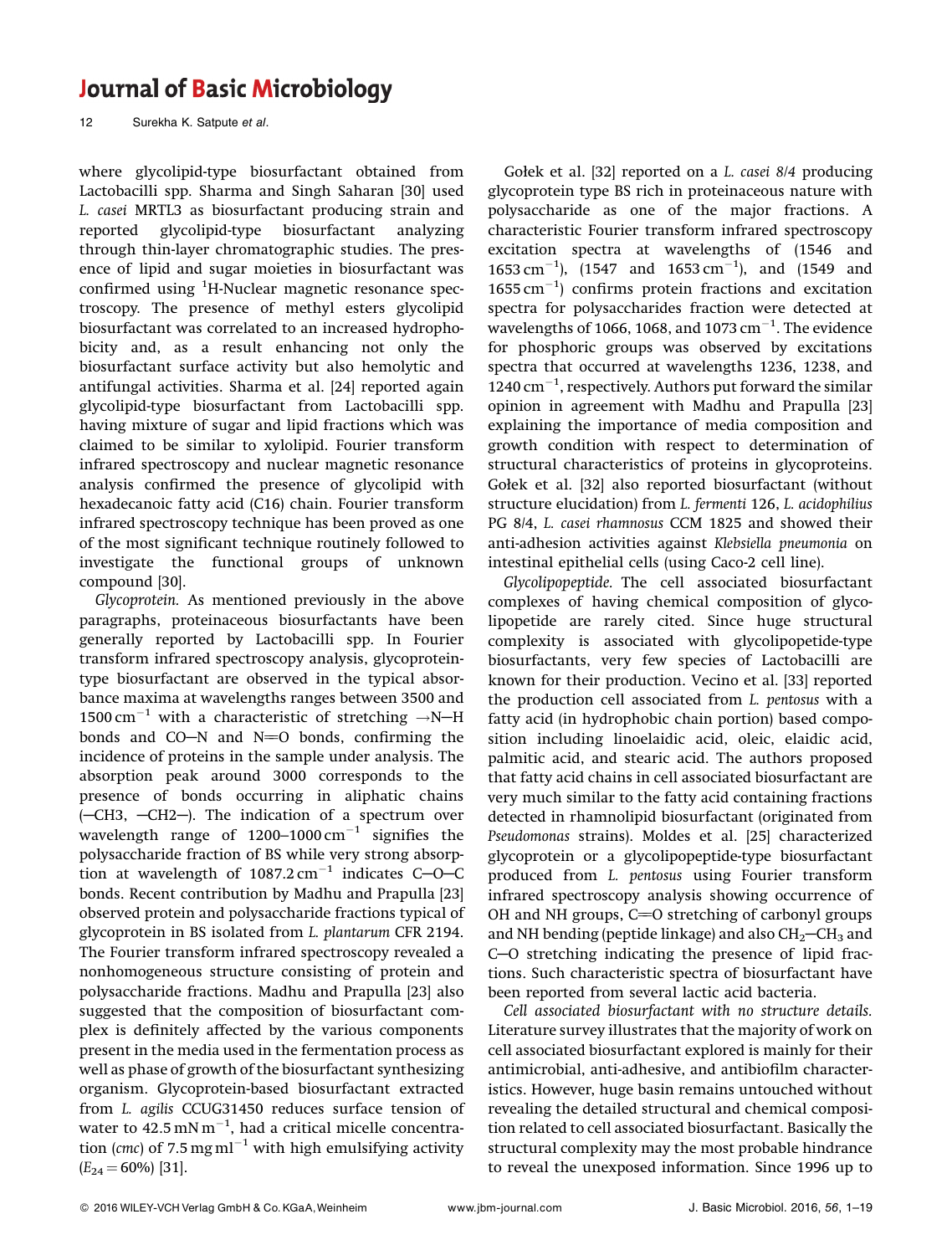1999, the very limited literature had discussed the production of BS. In the year of 1999, Reid et al. [42] added valuable work in this regards. Authors used L. fermentum RC14 strain for biosurfactant production in de Man, Rogosa, and Sharpe medium and showed that those complex molecules can inhibit adhesion of commonly found uropathogens in female urinary tract. Velraeds et al. [43] worked with several strains of Lactobacilli including L. fermentum B54, L. rhamnosus 36, and L. rhamnosus ATCC 7469 $^T$  and reported proteinaceous kind biosurfactant without much elucidation of structural components. Rodrigues et al. [13] extensively worked toward media optimization for biosurfactant production from various Lactobacilli spp.

Walencka et al. [34] also reported a biosurfactant produced by L. acidophilus (no description of structural characteristics) which inhibits biofilms development in S. aureus and S. epidermidis affecting initial adhesion, biofilm formation, and cells dispersal. It was suggested that the addition of biosurfactant to preformed mature biofilms leads to rapid dispersion and alters the morphological changes of biofilm structures due to altering cell-surface hydrophobicity of the tested bacteria. This can ultimately hamper the deposition rate as well as development of biofilm.

Sambanthamoorthy et al. [51] investigated BS production by L. jensenii and L. rhamnosus and carried out in vitro studies on antimicrobial, anti-adhesive, and antibiofilm abilities of the cell-bound BS (structure not described) against various pathogens such as multidrug resistant E. coli, S. aureus, and Acinetobacter baumannii. On similar aspects Gomaa [35] reported cell free biosurfactant and cell associated biosurfactant production (without any detailed description) using L. acidophilus, L. brevis, L ruteri. Researchers namely, Gan et al. [14], Gudiña et al. [15-17], Kermanshahi et al. [62], Moldes et al. [54] reported several Lactobacilli spp. for production of cell free biosurfactant and cell associated biosurfactant with antimicrobial and anti-adhesive properties. However, it is important to note that no structural details are available on those biosurfactants.

Very few studies have been contributed toward understanding the role of Lactobacillus-derived BS on gene expression conferring the virulence properties to biofilm forming bacteria. For example, Tahmourespour et al. [49] initiated studies (discussed previously) and later demonstrated by Salehi et al. [52] indicating the effects of cell associated biosurfactant purified from L. reuteri (DSM20016) on the gene expression profile of essential adhesion genes (gftB/C and ftf,) in S. mutans (ATCC35668). The cell associated biosurfactant (structure not described) has been proved as potential

# **Journal of Basic Microbiology**

Biosurfactant/s from Lactobacilli species 13

inhibitor of the glucosyltransferases and fructosyltransferase in S. mutans (ATCC35668). It is very important to note that the inhibition is predominantly advantageous due to its selectivity in action and does not hamper other microbiota inside the mouth other than S. mutans. L. rhamnosus-derived crude cell associated biosurfactant inhibit biofilms produced by potential pathogenic bacteria viz., S. aureus and P. aeruginosa. Cell associated biosurfactant work effectively to affect the growth and antibacterial and anti-adhesive in association with polyvinyl alcohol–biosurfactant mixture in glass and plastic plates [52].

#### Biomedical-related role of Lactobacilli-derived biosurfactant

One of the main physiological roles of the Lactobacilli spp. in the gastrointestinal tract is the prevention of the proliferation of harmful pathogenic bacteria. However, this may not be true when they are associated with dental caries [63]. Several Lactobacillus spp. are part of the human and animal commensal intestinal flora. They are considered to be protective organisms which prevent the growth of pathogenic organisms through the production of lactic acid and other metabolites creating an acidic environment which inhibits the growth of some harmful bacteria. Various anti-infective properties of Lactobacilli spp. are illustrated in Fig. 2.

Isolating members of Lactobacilli can be difficult. Regular media namely nutrient broth or Luria broths are commonly used for the growth and maintenance of bacterial cultures may not usually support the growth of this genus. Growing Lactobacilli need special nutrient provision (like de Man, Rogosa, and Sharpe medium) and sometimes extended incubation periods and members are likely to get wrongly identified due to their morphological resemblance to other bacterial genera such as Corynebacterium, Streptococcus, and Clostridium [64]. Even though, species of Lactobacilli is generally considered to be protective organism inhealthyhumans, some critical issues regarding potential pathogenicity have been explained in the immune-compromised patients [4]. Some researchers have suggested that possible infections can be caused by Lactobacillus spp. in the acquired immune deficiency syndrome patients having neutropenia or following organ transplantation [65]. Endocarditis, bacteremia, neonatal meningitis, dental caries, abscesses, and chorioamnionitis are all types of clinical infections reported so far by Lactobacilli [63]. Post-adhesion competitions against uropathogens are the main significant features that are contributed by Lactobacilli. Major inhibitory effects on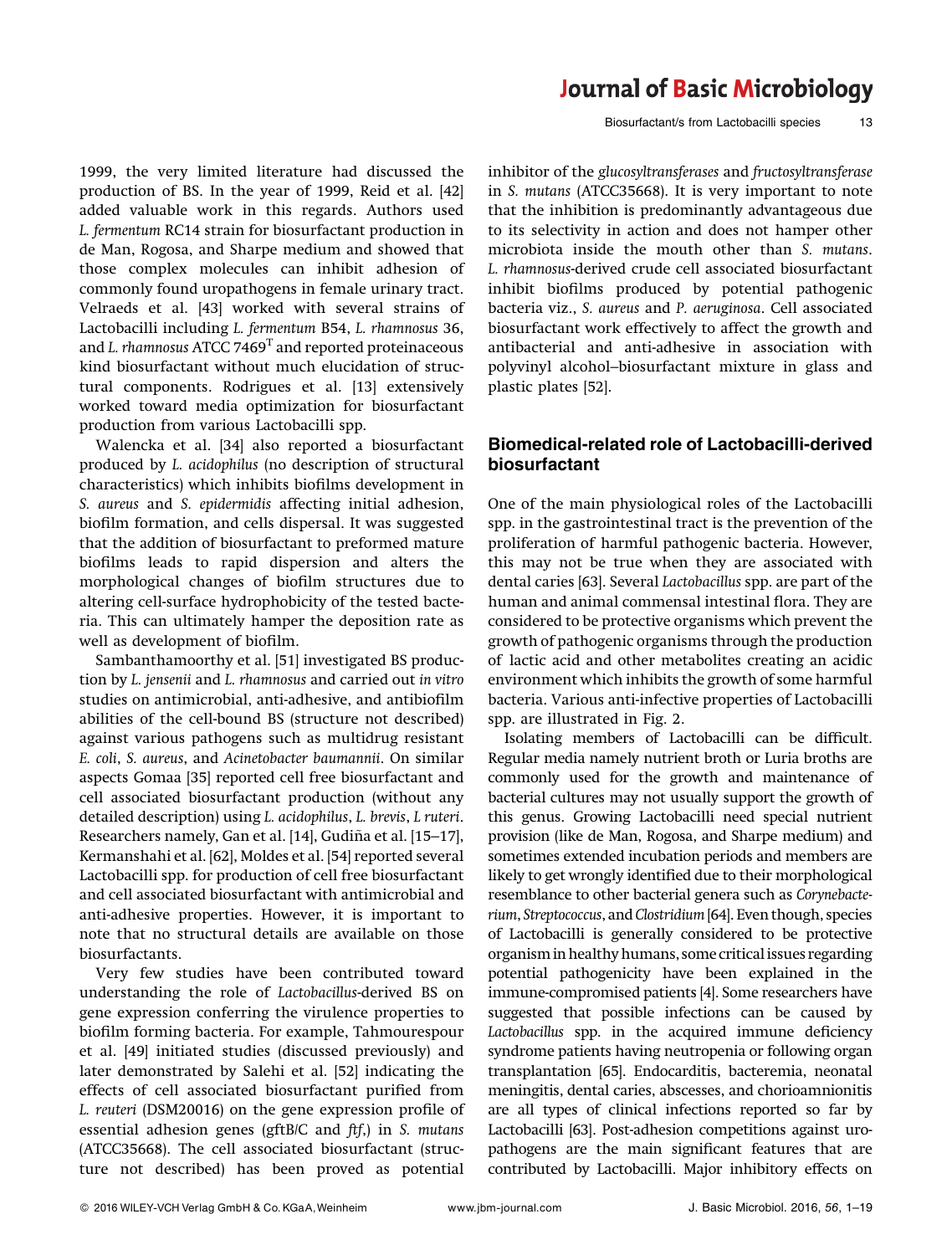14 Surekha K. Satpute et al.



Figure 2. Illustration of four different ways for anti-infective properties of Lactobacilli spp.

the initial deposition and adhesion of some uropathogens have been demonstrated by Velraeds et al. [2, 5, 6]. However, some Lactobacilli spp. may not show initial inhibition of uropathogenic E. faecalis [65].

Cytotoxicity ultimately leads to loss of cell membrane integrity resulting in cell lysis or necrosis. Most biologically produced secondary metabolites such as antibiotics, polypeptides, proteins, etc. may have cytotoxic effects to some extent and have to be tested to establish suitability for health-related applications. Lack of cytotoxic effects is therefore important for consideration of application related to human health, from a safety point of view [24]. Literature suggests that in addition to antimicrobial, anti-adhesive, and antibiofilm properties, biosurfactant obtained from Lactobacillus spp. do possess cytotoxic effect. This is supported by Sharma et al. [24] who investigated the cytotoxic effect of L. helveticus-derived biosurfactant using a mouse fibroblast (ATCC L929) cell line. They reported that as the concentration of biosurfactant increased (6.25–25 mg  $\mathrm{ml}^{-1}$ ) there was a gradual decreased in cell viability. Cell viability of 30.9% was determined at the concentration of  $25 \text{ mg} \text{m}^{-1}$  and was similar to commonly used rhamnolipid (as positive control) which showed 32.87% of cell viability at similar concentration.

Sambathammorthy et al. [51] also determined cytotoxicity of biosurfactant derived from two strains L. jensenii and L. rhamnosus using human lung epithelial

cell line (A549). The cytotoxicity of the crude biosurfactant was evaluated in two ways, firstly by the release of lactate dehydrogenase and secondly by total cell number assay. No toxicity was observed at the concentrations of 25–100  $mg$   $ml^{-1}$  and low toxicity levels were observed at  $200$  mg ml<sup>-1</sup> by both biosurfactant extracts. In conclusion, the limited literature available to this subject appears to confirm that biosurfactants originated from Lactobacillus spp. has low cytotoxic effect comparable to commercially available rhamnolipids which are generally considered nontoxic products. This makes them potential safe candidates for use in biomedical application particularly as topical delivery products.

#### Role of low-cost fermentative media in biosurfactant production

The use of various cheaper renewable substrates such as distillery wastes, animal fat, molasses, plant oils, oil wastes, and starchy substances, lactose containing whey and oil industries are common in the fermentation industries. Three major aspects are needed to be considered to increase the biosurfactant production at commercial scale. The first is improvement in the fermentation technology followed by use of cheaper, renewable substrates and their continued reliable supply. Table 2 presents a brief listing of the variety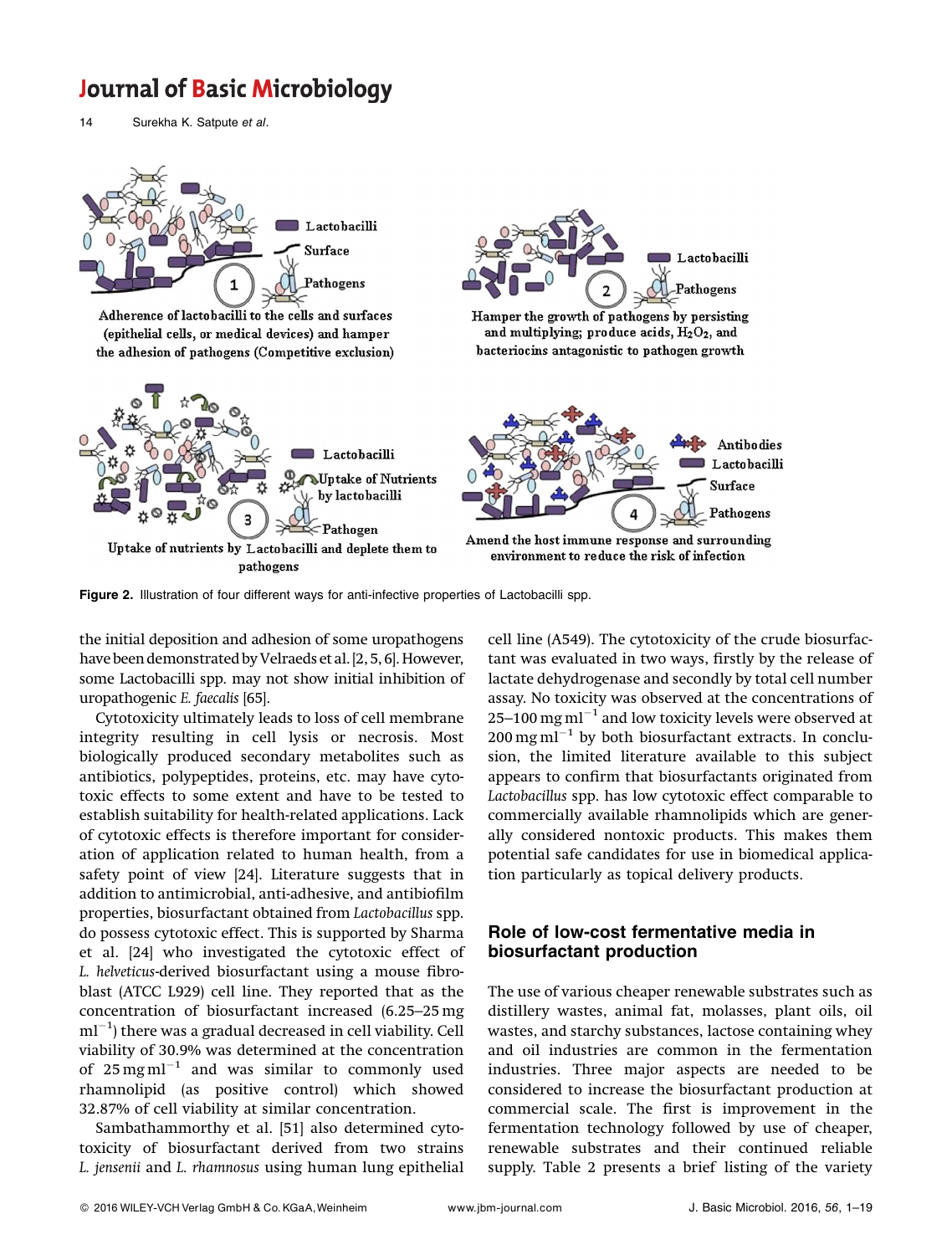Biosurfactant/s from Lactobacilli species 15

| Name of<br>the<br>organisms     | Cheaper substrates used in the production<br>process                                                                                                                                    | Type/composition of<br>biosurfactant (BS)                                     | Yield of<br>biosurfactant                                                                | References     |
|---------------------------------|-----------------------------------------------------------------------------------------------------------------------------------------------------------------------------------------|-------------------------------------------------------------------------------|------------------------------------------------------------------------------------------|----------------|
| L. pentosus<br><b>CECT-4023</b> | Cheese whey and molasses                                                                                                                                                                | Crude BS                                                                      | $Pmax = 1.4 g L^{-1}$<br>and $rp/$<br>$X = 0.093$ g L <sup>-1</sup><br>per h             | $[13]$         |
| L. agilis<br><b>CCUG31450</b>   | Cheese whey                                                                                                                                                                             | Glycoprotein                                                                  | $960 \,\mathrm{mg}\,\mathrm{L}^{-1}$                                                     | $[31]$         |
| L. pentosus                     | Grape marc after supplementation with corn<br>steep liquor $(10gL^{-1})$ and yeast extract $(10gL^{-1})$                                                                                | Intracellular BS                                                              | $4.8 \,\mathrm{mg}\,\mathrm{L}^{-1}$                                                     | [66]           |
| L. pentosus                     | Grape marc                                                                                                                                                                              | <b>BS</b><br>Composition not mentioned                                        | $5.9 g L^{-1}$                                                                           | $[67]$         |
| L. pentosus                     | • Hemicellulosic sugar hydrolyzates obtained<br>from trimming vine shoots<br>• Barley bran husk hydrolyzates                                                                            | <b>BS</b><br>Composition not mentioned                                        | $\bullet$ 0.71 g of BS per<br>g of biomass<br>$\bullet$ 0.28 g of BS per<br>g of biomass | $[54]$         |
| L. pentosus                     | • Sugars from agricultural distilled grape marc<br>hydrolyzates<br>• Low-cost feedstock agricultural residues as<br>substrates: hazelnut shells, distilled grape marc,<br>walnut shells | <b>BS</b><br>Protein fractions probably<br>associated with bound<br>phosphate | Not mentioned                                                                            | [68]           |
|                                 | L. delbrueckii Peanut oil cake                                                                                                                                                          | Glycolipid with carbohydrate<br>and lipid combination of<br>30%:70% (w/w)     | $5.35\,\mathrm{mg}\,\mathrm{ml}^{-1}$                                                    | [8]            |
| L. pentosus<br>L. pentosus      | Vineyard pruning waste<br>Vineyard pruning waste                                                                                                                                        | Glycolipopeptide<br>BS rich in protein content                                | Not mentioned<br>Ranging between<br>$0.29$ and<br>$1.35 \,\mathrm{mg}\,\mathrm{L}^{-1}$  | $[25]$<br>[50] |

|  |  |  |  | Table 2. Summary for various raw substrates used for production of different types of biosurfactant from Lactobacilli spp. |  |  |  |
|--|--|--|--|----------------------------------------------------------------------------------------------------------------------------|--|--|--|
|--|--|--|--|----------------------------------------------------------------------------------------------------------------------------|--|--|--|

Note: Pmax, maximum concentration of biosurfactant (gL<sup>-1</sup>); rp, initial volumetric rate of biosurfactant formation(gL<sup>-1</sup>h<sup>-1</sup>).

of suitable cheap raw substrates used in biosurfactants production. Low yield of biosurfactant at industrial level is the main problem faced by industries in addition to the high cost inputs essential to run large scale fermentations. Usage of renewable substrates could provide an alternative solution toward advancement of the process. A variety of renewable substrates that can be used for large scale production including agro-industrial waste, animal fat waste, coffee processing residues, dairy industry, distillery industry industrial effluents, food processing industry, fruit processing industry, oil processing mills were all reported [69]. Cheese whey has been exploited as an alternative medium at commercial level [70] where L. pentosus CECT-4023 reported to be a very strong biosurfactant producing strain [13]. Enhanced yield of glycoprotein (from 84 up to 960  $\rm mg \, L^{-1})$  has been achieved from Lactobacilli spp. [31].

Agricultural residues are one of the abundant and easily accessible carbon sources for biosurfactant production, most, however, need some pre-treatments. A lignocellulosic material often needs acid hydrolysis and thermal treatment

followed by a clarifying step. Portilla-Rivera et al. [66–68] and Paradelo et al. [71] used such media for BS production from L. pentosus and obtained products comparable to surfactin produced by Bacillus subtilis in terms of hydrocarbon emulsification abilities and potential uses in bioremediation. Paradelo et al. [71] concluded that L. pentosus grown on grape marc hydrolysates for BS production, it can reduce thewater repellence of hydrophobicmaterial,which is very much better in comparison to chemical-based surfactants. Large-scale production of biosurfactants has become possible by the usage of hemicellulosic sugars from vineyard pruning waste.

Other examples, where hemicellulosic sugars from vineyard pruning waste were utilized for biosurfactant production using Lactobacillus have been reported as steps toward reducing environmental impact of waste disposal [25]. Comparative studies on the kinetics of sediment sorption on biosurfactant obtained from L. pentosus and two chemical surfactants viz., Tween 20 and sodium dodecyl sulfate have been carried out. Their studies showed that no sodium dodecyl sulfate is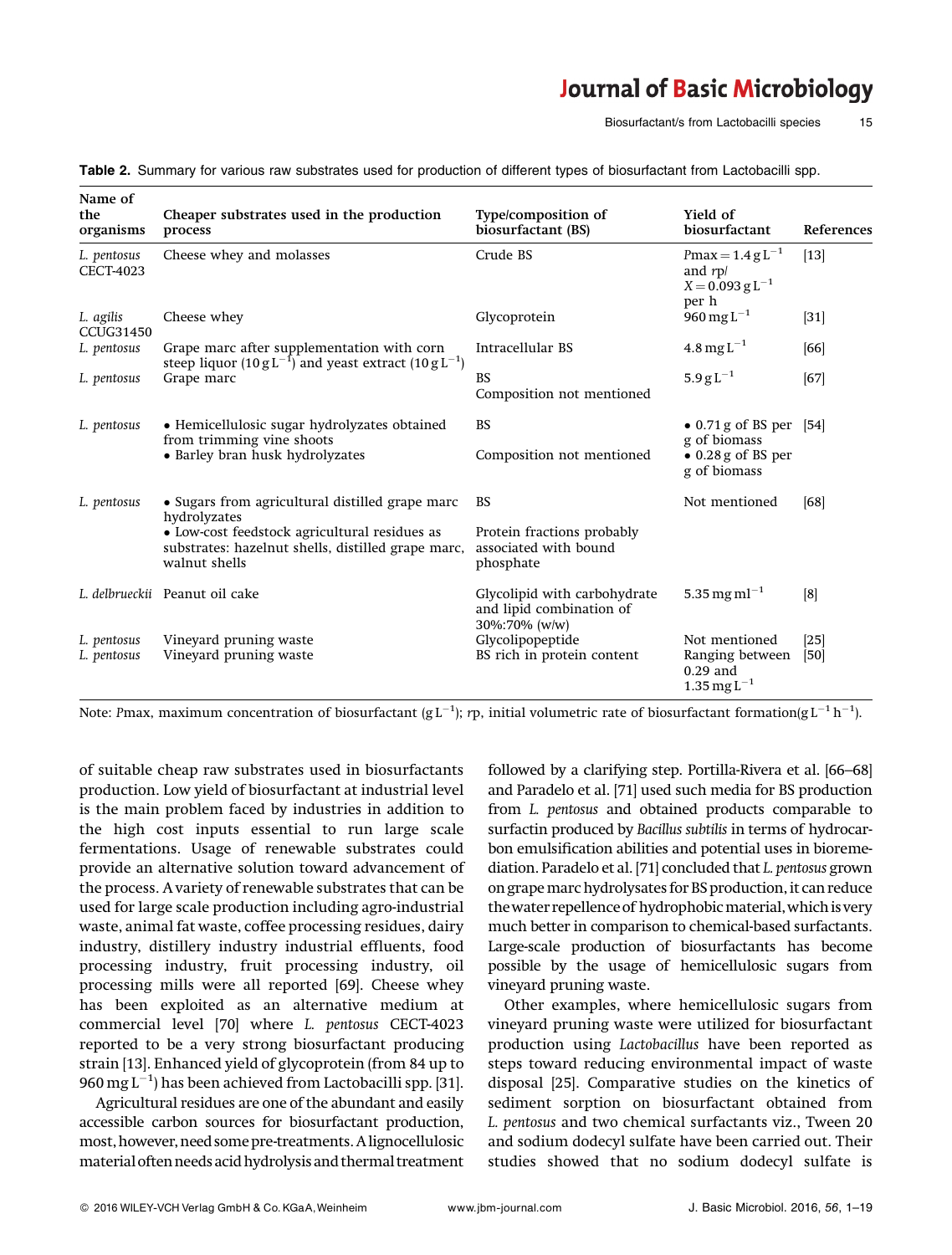16 Surekha K. Satpute et al.

adsorbed onto the sediments, whereas Tween 20 and biosurfactants from L. pentosus are absorbed after a few minutes. In addition to agricultural waste substrates, diary-based products have a crucial role in biosurfactant industries. Since, most of the Lactobacillus strains used for biosurfactant production are either isolated from dairy based products or of human origin. Various oils have been proved as best substrates for biosurfactants production from genus Lactobacillus. Thavasi et al. [8] tried to grow L. delbrueckii in peanut oil cake supplemented media and yielded  $5.35$  mg ml<sup>-1</sup> of biosurfactant. Their studies have a great impact on demonstrating that biosurfactants alone have the capacity to enhance the biodegradation of crude oil up to greater extent in absence of fertilizers. Even though biosurfactant production from Lactobacilli spp. work has been documented in the literature since long time, inadequate scientific reports are available on biosurfactant production from Lactobacilli spp. using cheap and renewable substrates. It is important to highlight that few reports do discuss on biosurfactant production using Lactobacillus spp. by using agriculture residues [71]. In spite of the availability of huge number of renewable substrates, hardly any work has been investigated on this aspect. Biosurfactant derived from lactic acid bacteria has tremendous scope in industrial sectors and therefore, need to explore on broader scale [72].

### Future prospects

Lactobacilli produced biosurfactants appear to have great biomedical potential applications. In the field of biosurfactants and related production technology, we are actively in search of novel strains capable of utilizing cheaper, renewable substrates, greater yields, and novel applications. Several numbers of industries are vigorously seeking suitable surface active molecules with advanced applications. Huge possible opportunities are available today in this field for designing new biosurfactant-based formulations which may have high market demand. The composition of most of the biosurfactants has not been fully elucidated. The diverse competence of biosurfactants produced by probiotic bacteria toward therapeutic approaches can be highly significant. It has been suggested that utilizing these surface active molecules in preventing and/or dealing with hospitalacquired infections may be an important undertaking. Other promising applications include inhibiting microbial biofilm formation and the prevention of urogenital infection in mammals in addition to use as an adjuvants to conventional antibiotics in the treatment of hospitalacquired diseases or infections. This needs much more attention so that those surface active molecules can be utilized for several applications in diverse fields.

#### Acknowledgments

Dr. Surekha K. Satpute is highly grateful to Department of Science and Technology (DST), Government of India, Ministry of Science and Technology, New Delhi, India for financial support (SR/WOS-A/LS-1076/2014(G)). Without DST's financial support, it would not have been possible to conduct this work. Constant support from the Director, School of Basic medical Sciences, Department of Physics, Savitribai Phule Pune University is also acknowledged.

### Conflict of interest

The authors report no conflicts of interest.

#### **References**

- [1] Coeuret, V., Dubernet, S., Bernardeau, M., Gueguen, M., et al., 2003. Isolation, characterization and identification of Lactobacilli focusing mainly on cheeses and other dairy products. Lait, 83, 269–306.
- [2] Velraeds, M.M.C., van der Mei, H.C., Reid, G., Busscher, H.J., 1997. Inhibition of initial adhesion of uropathogenic Enterococcus faecalis to solid substrata by an adsorbed biosurfactant layer from Lactobacillus acidophilus. Urology, 49, 790–794.
- [3] Kyla-Nikkila, K., Hujanen, M., Leisola, M., Palva, A., 2000. Metabolic engineering of Lactobacillus helveticus CNRZ32 for production of pure L-(+)-lactic acid. Appl. Environ. Microbiol., 66, 3835–3841.
- [4] Harty, D.W., Oakey, H.J., Patricks, M., Hume, E.B., et al., 1994. Pathogenic potential of Lactobacilli. Int. J. Food Microbiol., 24, 179–189.
- [5] Velraeds, M.M.C., van der Mei, H.C., Reid, G., Busscher, H., 1996. Inhibition of initial adhesion of uropathogenic Enterococcus faecalis by biosurfactants from Lactobacillus isolates. Appl. Environ. Microbiol., 62, 1958–1963.
- [6] Velraeds, M.M.C., van der Mei, H.C., Reid, G., Busscher, H.J., 1996. Physicochemical and biochemical characterization of biosurfactants released by Lactobacillus strains. Coll. Surf. B, 8, 51–61.
- [7] Velraeds, M.M.C., van de Belt-Gritter, B., van der Mei, H.C., Reid, G., et al., 1998. Interference in initial adhesion of uropathogenic bacteria and yeasts to silicone rubber by a Lactobacillus acidophilus biosurfactant. J. Med. Microbiol., 47, 1081–1085.
- [8] Thavasi, R., Jayalakshmi, S., Banat, I.M., 2011. Application of biosurfactant produced from peanut oil cake by Lactobacillus delbrueckii in biodegradation of crude oil. Bioresour. Technol., 102, 3372–3666.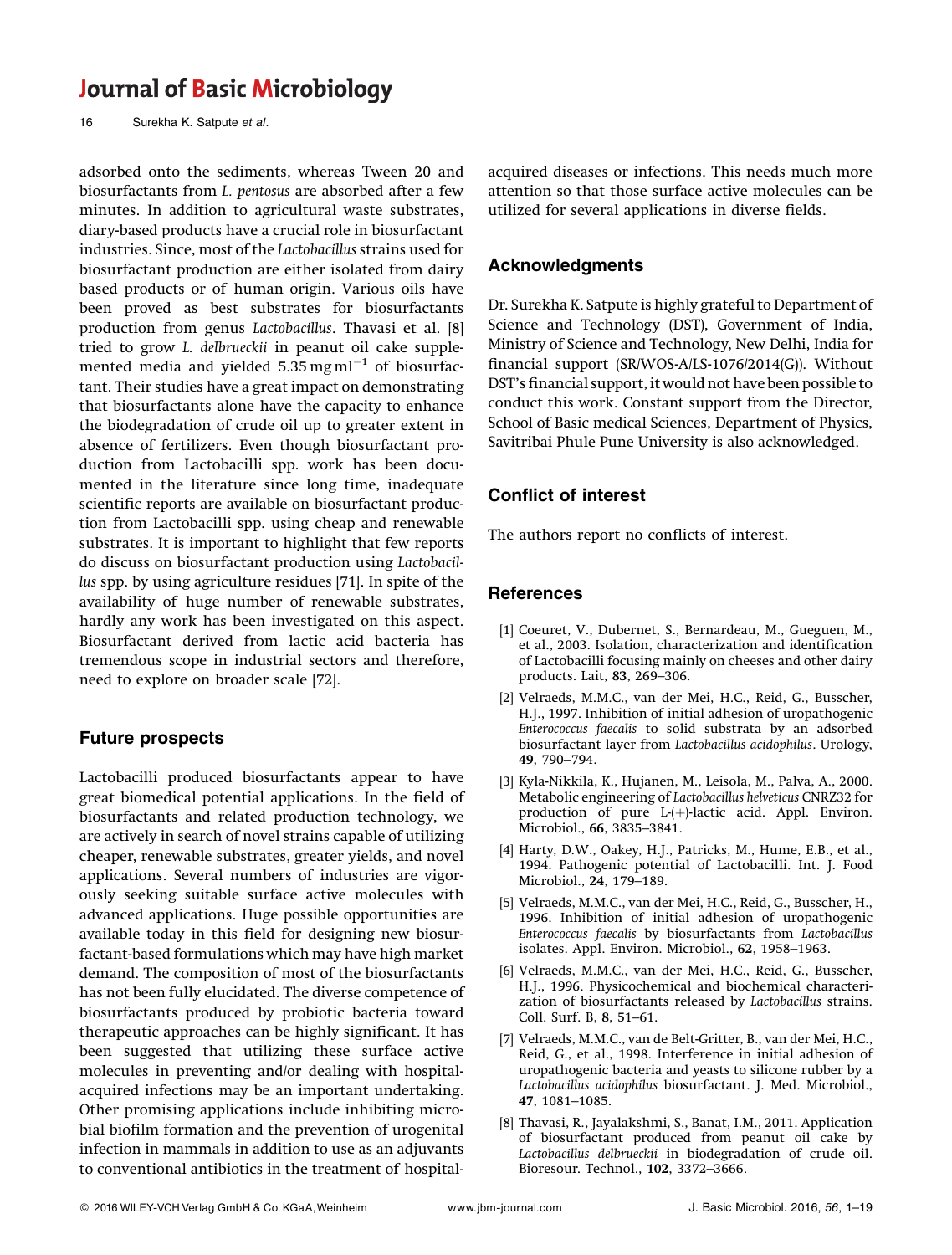Biosurfactant/s from Lactobacilli species 17

- [9] Blomberg, L., Hendriksson, A., Conway, P.L., 1993. Inhibition of adhesion of Escherichia coli K88 to piglet Ileal mucus by Lactobacillus spp. Appl. Environ. Microbiol., 59, 4–39.
- [10] Satpute, S.K., Banpurkar, A.G., Banat, I.M., Sangshetti, J.N., et al., 2016. Multiple roles of biosurfactants in biofilms. Curr. Pharm. Des., 22, 429–448.
- [11] Ceresa, C., Tessarolo, F., Caola, I., Nollo, G., et al., 2015. Inhibition of Candida albicans adhesion on medical-grade silicone by a Lactobacillus-derived biosurfactant. J. Appl. Microbiol., 118, 1116–1125.
- [12] Rodrigues, L., Banat, I.M., Teixeira, J., Oliveira, R., 2006. Biosurfactants: potential applications in medicine. J. Antimicrob. Chemother., 57, 609–618.
- [13] Rodrigues, L., Moldes, A., Teixeira, J., Oliveira, R., 2006. Kinetic study of fermentative biosurfactant production by Lactobacillus strains. Biochem. Eng. J., 28, 109–116.
- [14] Gan, B.S., Kim, J., Reid, G., Cadieux, P., et al., 2002. Lactobacillus fermentum RC-14 inhibits Staphylococcus aureus infection of surgical implants in rats. J. Infect. Dis., 185, 1369–1372.
- [15] Gudiña, E.J., Rocha, V., Teixeira, J.A., Rodrigues, L.R., 2010. Antimicrobial and antiadhesive properties of a biosurfactant isolated from Lactobacillus paracasei ssp. paracasei A20. Lett. Appl. Microbiol., 50, 419–424.
- [16] Gudina, E.J., Teixeira, J.A., Rodrigues, L.R., 2010. Isolation ~ and functional characterization of a biosurfactant produced by Lactobacillus paracasei. Coll. Surf. B, 76, 298–304.
- [17] Gudiña, E.J., Teixeira, J.A., Rodrigues, L.R., 2011. Biosurfactant-producing lactobacilli: screening, production profiles, and effect of medium composition. Appl. Environ. Soil Sci., 2011, 1–9.
- [18] Reid, G., Bruce, A., Smeianov, V., 1998. The role of Lactobacilli in preventing urogenital and intestinal infections. Int. Dairy. J., 8, 555–562.
- [19] Schachtsiek, M., Hammes, W.P., Hertel, C., 2004. Characterization of Lactobacillus coryniformis DSM 20001 T surface protein Cpf mediating coaggregation with and aggregation among pathogens. Appl. Environ. Microbiol., 70, 7078–7085.
- [20] Voltan, S., Castagliuolo, I., Elli, M., Longo, S., et al., 2007. Aggregating phenotype in Lactobacillus crispatus determines intestinal colonization and TLR2 and TLR4 modulationinmurine colonic mucosa. Clin. Vaccine Immunol., 14, 1138–1148.
- [21] Satpute, S.K., Banpurkar, A.G., Dhakephalkar, P.K., Banat, I.M., et al., 2010. Methods for investigating biosurfactants and bioemulsifiers: a review. Crit.Rev. Biotech.,30, 127–144.
- [22] Fracchia, L., Banat, J.J., Cavallo, M., Ceresa, C., et al., 2015. Potential therapeutic applications of microbial surfaceactive compounds. AIMS Bioeng., 2, 144–162.
- [23] Madhu, A.N., Prapulla, S.G., 2014. Evaluation and functional characterization of a biosurfactant produced by Lactobacillus plantarum CFR 2194. Appl. Biochem. Biotechnol., 172, 1777–1789.
- [24] Sharma, D., Singh Saharan, B., Chauhan, N., Bansal, A., et al., 2014. Production and structural characterization of Lactobacillus helveticus derived biosurfactant. The Scientific World J., 2014, 1–9.
- [25] Moldes, A.B., Paradelo, R., Vecino, X., Cruz, J.M., et al., 2013. Partial characterization of biosurfactant from Lactobacillus pentosus and comparison with sodium dodecyl sulphate for the bioremediation of hydrocarbon contaminated soil. BioMed. Res. Int., 2013, 1–9.
- [26] Fracchia, L., Cavallo, M., Allegrone, G., Martinotti, M.G., 2010. A Lactobacillus-derived biosurfactant inhibits biofilm formation of human pathogenic Candida albicans biofilm producers, in: Méndez-Vilas, A. (Ed.), Current Research, Technology and Education Topics in Applied Microbiology and Microbial Biotechnology (Microbiology Book Series, No. 2, vol. 2), FORMATEX, Spain. pp. 827–837. ISBN-13: 978-84-614-6195-0.
- [27] Augustin, M., Hippolyte, M.T., 2012. Screening of biosurfactants properties of cell-free supernatants of cultures of Lactobacillus spp. isolated from a local fermented milk (Pendidam) of Ngaoundere (Cameroon). Int. J. Eng. Res. Appl., 2, 974–985.
- [28] Augustin, M., Hippolyte, M.T., Raïssa, K.R., 2013. Antibacterial activity of Lactobacillus' biosurfactants against Pseudomonas spp. isolated from fresh beef. Novus Int. J. Biotechnol. Biosci., 2, 7–22.
- [29] Salman, J.A.S., Alimer, A.D., 2014. Lactobacillus rhamnosus against some bacteria causing utiiniraqi women. Int. J. Curr. Res., 6, 5368–5374.
- [30] Sharma, D., Singh Saharan, B., 2014. Simultaneous production of biosurfactants and bacteriocins by probiotic Lactobacillus casei MRTL3. Inter. J. Microbiol., 2014, 1–7.
- [31] Gudiña, E.J., Fernandes, E.C., Teixeira, J.A., Rodrigues, L.R., 2015. Antimicrobial and anti-adhesive activities of cell-bound biosurfactant from Lactobacillus agilis CCUG31450. RSC Adv., 5, 909–960.
- [32] Gołek, P., Bednarski, W., Brzozowski, B., Dziuba, B., 2009. The obtaining and properties of biosurfactants synthesized by bacteria of the genus Lactobacillus. Ann. Microbiol., 59, 119–126.
- [33] Vecino, X., Barbosa-Pereira, L., Devesa-Rey, R., José, M.C., et al., 2015. Optimization of extraction conditions and fatty acid characterization of Lactobacillus pentosus cell-bound biosurfactant/bioemulsifier. J. Sci. Food Agric., 95, 313–320.
- [34] Walencka, E., Różalska, S., Sadowska, B., Różalska, B., 2008. The influence of Lactobacillus acidophilus  $-$  derived surfactants on staphylococcal adhesion and biofilm formation. Folia Microbiol., 53, 61–66.
- [35] Gomaa, E.Z., 2013. Antimicrobial and anti-adhesive properties of biosurfactant produced by Lactobacilli isolates, biofilm formation and aggregation ability. J. Gen. Appl. Microbiol., 59, 425–436.
- [36] Díaz De Rienzo, M.A., Stevenson, P., Marchant, R., Banat, I.M., 2016. Antibacterial properties of biosurfactants against selected Gram-positive and -negative bacteria. FEMS Microbiol. Lett., 363(2):fnv224, 1–8.
- [37] Fracchia, L., Cavallo, M., Martinotti, M.G., Banat, I.M., 2012. Chapter 14, Biosurfactants and bioemulsifiers biomedical and related applications – present status and future potentials. in: Ghista, D. N. (Ed.), Biomedical Science, Engineering and Technology, InTech, Rijeka, Croatia, Europe, pp. 325–370. ISBN: 978-953-307-471-9, DOI 10.5772/23821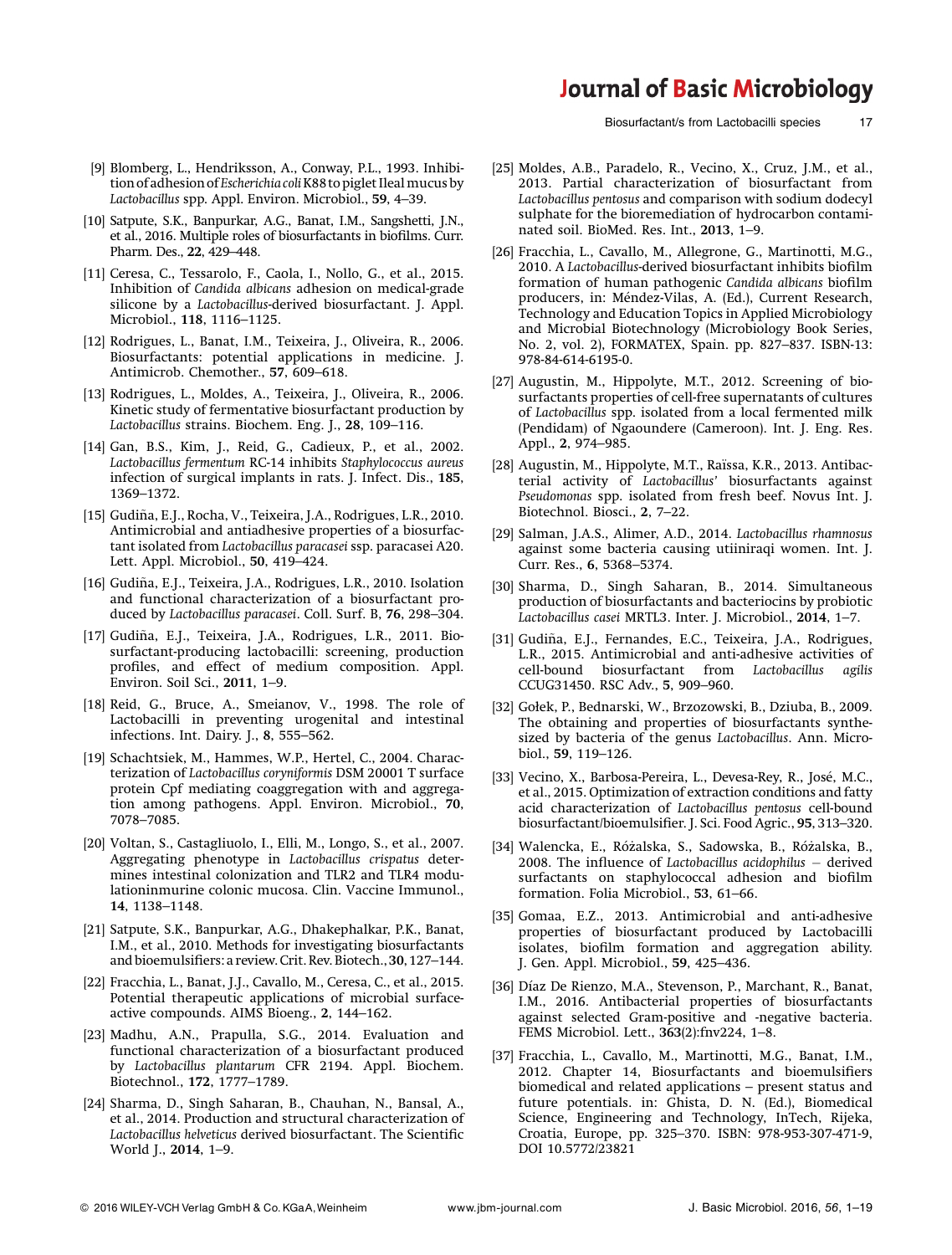18 Surekha K. Satpute et al.

- [38] Marchant, R., Banat, I.M., 2012. Biosurfactants: a sustainable replacement for chemical surfactants? Biotechnol. Lett., 34, 1597–1605.
- [39] Marchant, R., Banat, I.M., 2012. Microbial biosurfactants: challenges and opportunities for future exploitation. Trends Biotechnol., 11, 558–565.
- [40] Satpute, S.K., Banat, I.M., Dhakephalkar, P.K., Banpurkar, A.G., et al., 2010. Biosurfactants, bioemulsifiers and exopolysaccharides from marine microorganisms. Biotechnol. Adv., 28, 436–450.
- [41] Banat, I.M., Franzetti, A., Gandolfi, I., Bestetti, G., et al., 2010. Microbial biosurfactants production, applications and future potential. Appl. Microbiol. Biotechnol., 87, 427–444.
- [42] Reid, G., Heinemann, C., Velraeds, M., van der Mei, H.C., et al., 1999. Biosurfactants produced by Lactobacillus. Methods Enzymol., 310, 426–433.
- [43] Velraeds, M.M.C., van de Belt-Gritter, B., Busscher, H.J., Reid, G., et al., 2000. Inhibition of uropathogenic biofilm growth on silicone rubber in human urine by Lactobacilli – a teleologic approach. World. J. Urol., 18, 422–426.
- [44] Howard, J.C., Heinemann, C., Thatcher, B.J., Martin, B., et al., 2000. Identification of collagen-binding proteins in Lactobacillus spp. with surface-enhanced laser desorption/ ionization-time of flight protein chip technology. Appl. Environ. Microbiol., 66, 4396–4400.
- [45] Gołek, P., Bednarski, W., Lewandowska, M., 2007. Characteristics of adhesive properties of Lactobacillus strains synthesising biosurfactants. Polish J. Natural Sci., 22, 333–342.
- [46] Shokouhfard, M., Kermanshahi, R.K., Shahandashti, R.V., Feizabadi, M.M., et al., 2015. The inhibitory effect of a Lactobacillus acidophilus derived biosurfactant on biofilm producer Serratia marcescens. Iran J. Basic Med. Sci., 18, 1001–1007.
- [47] Fouad, H.K., Khanaqa, H.H., Munira, Ch.I., 2010. Purification and characterization of surlactin produced by Lactobacillus acidophilus. IRAQI Acad. Sci. J., 8, 34–39.
- [48] Brzozowski, B., Bednarski, W., Gołek, P., 2011. The adhesive capability of two Lactobacillus strains and physicochemical properties of their synthesized biosurfactants. Food Technol. Biotechnol., 49, 177–186.
- [49] Tahmourespour, A., Salehi, R., Kermanshahi, R.K., Eslami, G., 2011. The anti-biofouling effect of Lactobacillus fermentum-derived biosurfactant against Streptococcus mutans. Biofouling, 27, 385–392.
- [50] Vecino, X., Devesa-Rey, R., Cruz, J.M., Moldes, A.B., 2013. Evaluation of biosurfactant obtained from Lactobacillus pentosus as foaming agent in froth flotation. J. Environ. Manag., 128, 655–660.
- [51] Sambanthamoorthy, K., Feng, X., Patel, R., Patel, S., et al., 2014. Antimicrobial and antibiofilm potential of biosurfactants isolated from Lactobacilli against multi-drugresistant pathogens. BMC Microbiol., 14, 197.
- [52] Salehi, R., Savabi, O., Kazemi, M., Kamali, S., et al., 2014. Effects of Lactobacillus reuteri-derived biosurfactant on the gene expression profile of essential adhesion genes (gtfB, gtfC and ftf) of Streptococcus mutans. Adv. Biomed. Res., 3, 169.
- [53] Reid, G., Cuperus, P.L., Bruce, A.W., van der Mei, H.C., et al., 1992. Comparison of contact angles and adhesion to hexadecane of urogenital, dairy, and poultry lactobacilli: effect of serial culture passages. Appl. Environ. Microbiol., 58, 1549–1553.
- [54] Moldes, A.B., Torrado, A.M., Barral, M.T., Domianguez, J.M., 2007. Evaluation of biosurfactant production from various agricultural residues by Lactobacillus pentosus. J. Agric. Food Chem., 55, 4481–4486.
- [55] Campos, J.M., Stamford, T.L., Sarubbo, L.A., de Luna, J.M., et al., 2013. Microbial biosurfactants as additives for food industries. Biotechnol. Prog., 29, 1097–1108.
- [56] Rodrigues, L.R., van der Mei, H.C., Teixeira, J.A., Oliveira, R., 2004. Influence of biosurfactants from probiotic bacteria on formation of biofilms on voice prosthesis. Appl. Environ. Microbiol., 70, 4408–4410.
- [57] De Man, J.C., Rogosa, M., Sharpe, M.E., 1960. A medium for cultivation of Lactobacilli. J. Appl. Bacteriol., 23, 130–135.
- [58] Bergström, S., Theorell, H., Davide, H., 1946. On a metabolic product of Ps. pyocyania. pyolipic acid active against M. tuberculosis. Arkiv. Kemi. Mineral. Geol., 23A, 1–12.
- [59] Arima, K., Kakinuma, A., Tamura, G., 1968. Surfactin, a crystalline peptide lipid surfactant produced by Bacillus subtilis: isolation, characterization and its inhibition of fibrin clot formation. Biochem. Biophys. Res. Commun., 31, 488Ð494.
- [60] Munira, Ch.I., Kadhim, M.I., Mayasaa, Kh.Al-M., 2013. The effect of surlactin produced by Lactobacillus acidophilus on eye infectious bacteria in rabbits. J. Baghdad Sci., 10, 133–142.
- [61] Chia, J.S.H., Teng, T.Y., Chen, L.J., Hahn, J.Y., et al., 1991. Glucosyltransferase gene polymorphism among Streptococcus mutans strains. Infect. Immun., 59, 1656–1660.
- [62] Kermanshahi, R.K., Peymanfar, S.H., 2012. Isolation and identification of Lactobacilli from cheese, yoghurt and silage by 16S rDNA gene and study of bacteriocin and biosurfactant production. Judishapur J. Microbiol., 5, 528–532.
- [63] Holliman, R.E., Bone, G.P., 1988. Vancomycin resistance of clinical isolates of Lactobacilli. J. Infect., 16, 279–283.
- [64] Schlegel, L., Lemerle, S., Geslin, P., 1998. Lactobacillus species as opportunistic pathogens in immunocompromised patients. Eur. J. Clin. Microbiol. Infect. Dis., 17, 887–888.
- [65] Reid, G., Bruce, A.W., Busscher, H.J., van der Mei, H.C., 2000. Lactobacillus therapies. United State Patent. US006051552A, Patent no. 6,051,552.
- [66] Portilla-Rivera, O.M., Moldes, A.B., Torrado, A.M., Dominguez, J.M., 2007. Lactic acid and biosurfactants production from hydrolyzed distilled grape marc. Proc. Biochem., 42, 1010–1020.
- [67] Portilla-Rivera, O.M., Moldes, M.A.B., Torrado Agrasar, A.M., Domínguez González, J.M., 2007. Biosurfactants from grape marc: stability study. J. Biotechnol., 131S, S136.
- [68] Portilla-Rivera, O., Torrado, A., Dominguez, J.M., Moldes, A.B., 2008. Stability and emulsifying capacity of biosurfactants obtained from lignocellulosic sources using Lactobacillus pentosus. J. Agric. Food Chem., 56, 8074–8080.